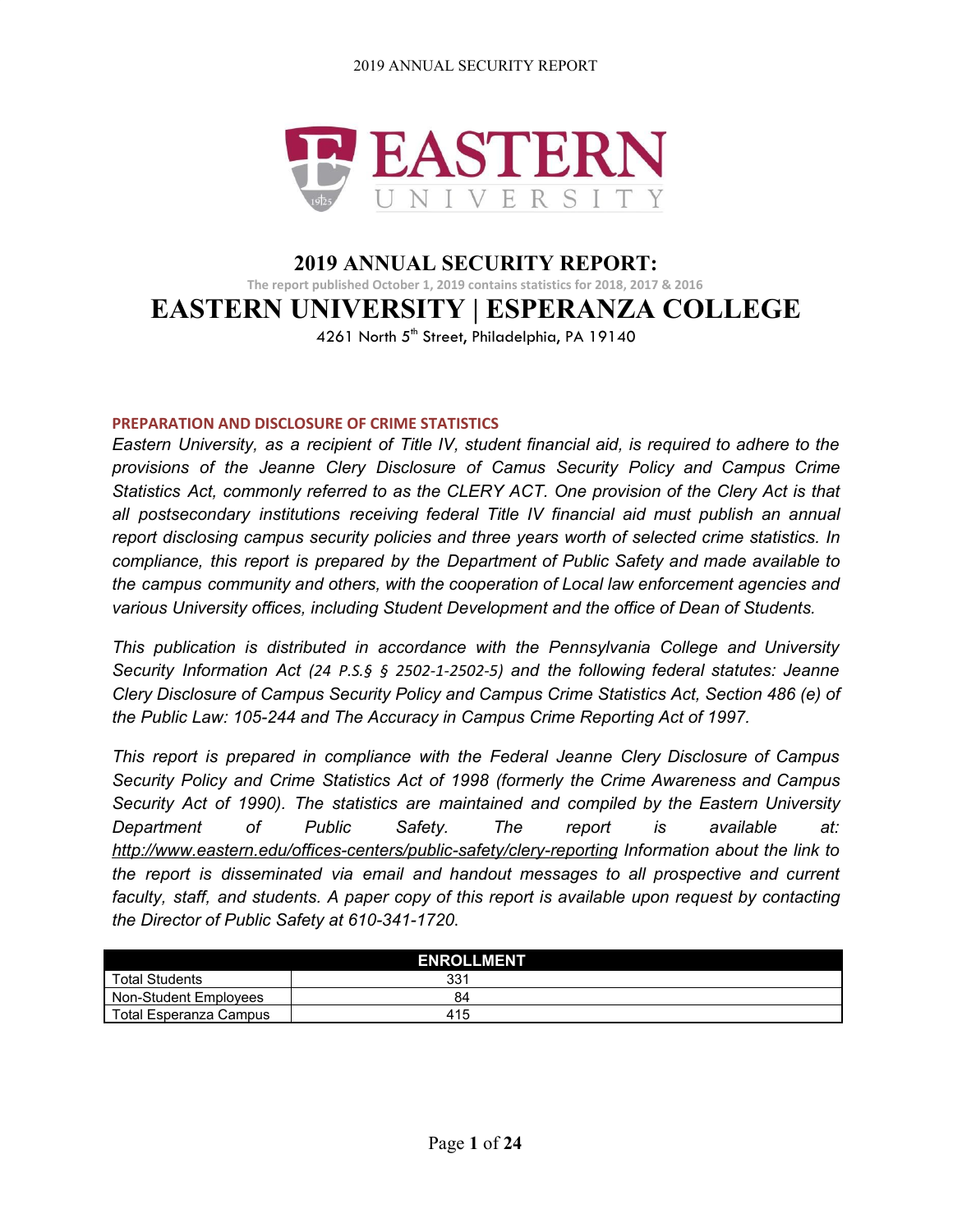### **The Community at Eastern University | Esperanza College**

Esperanza College of Eastern University is part of a dynamic partnership with Nueva Esperanza, a Christian community organization serving Latino and other members of our North Philadelphia community. At Esperanza College, we believe that your security should be a team effort that involves the cooperation of all concerned: students, faculty, and staff. Esperanza College is a community of approximately 300 students. Because Esperanza College is a small community each member plays an important role in the protection of the campus. All members of the community are asked to report any suspicious person, activity or security concern directly and immediately to a security officer.

### **Security Services**

The College contracts 4 unarmed security guards of Strikeforce Security Company. These security guards are responsible for securing campus buildings both at night and day, assist in opening locked vehicles, and providing escorts upon request for safety reasons. Guards regularly request Physical Plant to repair burned-out lights, damaged property, broken door locks, and other items that may cause injury or risk to students, faculty, or staff. Campus security patrol campus on foot from 8:30 am until closing. During late evening hours, the security on duty check the building and other places where students congregate. The security guards report directly to the Facilities Manager. The department of security maintains an excellent working partnership with the Philadelphia Police 25<sup>th</sup> District. Together they provide security services to the campus 24 hours a day, 7 days a week. Crime in the area is monitored by sharing information with the police.

### **The Student/Employee Responsibility**

The cooperation of all members of the community is absolutely essential to ensure the success of campus safety. Individuals must assume responsibility for their own personal safety and the security of their personal property by taking the following precautions:

- Exterior doors to the building should never be propped open.
- Room doors should be locked whenever the individual is away from the room.
- Keys should not be lent to others
- Cars should be locked at all times. Valuables should be concealed. Steering wheel locking devices are recommended.
- Suspicious individuals should be reported to Security or the Switchboard immediately.
- Do not walk alone in the surrounding neighborhood at night.
- Report any damaged lights or doors.

### **Reporting a Crime**

Individuals who witness or become the victim of a crime on or near campus are expected to contact Esperanza College's Security Manager immediately by dialing 215-791-2305, or by using one of the campus phones and dialing extension 171. The Security Manager will file a written report on all crime incidents. All incident reports filed are recorded and maintained in the office of the Security Manager. University policies on sexual assaults, sexual harassment, drug and alcohol use, and counseling services are enumerated in detail in the online Student Handbook. For all emergencies and crimes in progress, dial **911.** The Philadelphia Police Department, with few exceptions, is open 24 hours a day, 7 days a week.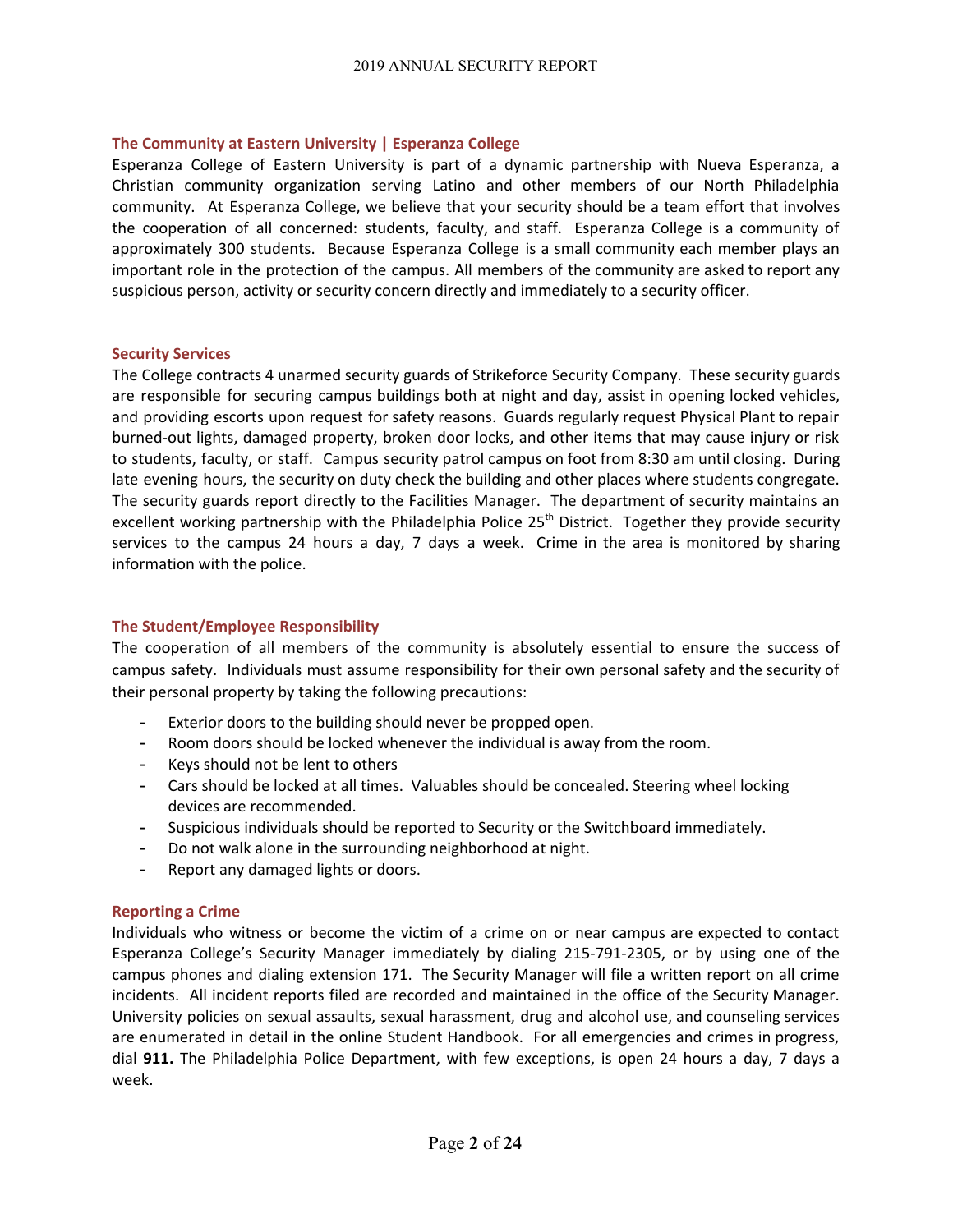#### **VOLUNTARY & CONFIDENTIAL REPORTING PROCEDURES**

Although we encourage the reporting of crime directly to the Security Manager in some instances members of the campus community may choose to file a report with one of the other **Campus Security Authorities**. They include any member of the Esperanza Staff, the Dean, another member of the student development offices, other Directors and Department Heads, advisors and some counselors.

Allegations of campus crime that a staff member becomes aware of and that were made in good faith must be reported to the Department of Public Safety. "In good faith" means that there is a reasonable basis for reporting a crime, as opposed to basing a report on a rumor. Eastern University allows for confidential reporting of crime. Victims who do not want to pursue action within the University or the criminal justice system can make a confidential report without revealing the identity of the victim. The Philadelphia Police Department will be notified as well. The University will guide the victim through the available options and support the victim in his or her decision. Various outside resources are available for other students on a referral basis. The purpose of a confidential report is to comply with a victim's expressed wishes to keep the matter confidential, while taking steps to ensure the future safety of the victim and others.

With this information, the University can keep and disseminate accurate records of the number of incidents involving students, determine where there is a pattern of crime with regard to a particular location, method, or assailant, and alert the community to potential danger. Reports filed in this manner are counted and disclosed in the annual crime statistics for the University.

### **ALCOHOL AND DRUG POLICIES**

It is the policy of the Eastern University to comply with the Drug-Free Schools and Communities (Campuses) Act of 1989 and Federal Anti-Drug Abuse Act of 1988. We are very serious about maintaining an alcohol- and drug-free campus. We expect our students to abide by State and Federal laws (no drinking at all if you are under 21) as well as Eastern University policy. Should you choose to violate the university policies or the laws of the state or federal government concerning drugs and alcohol, you can expect to be confronted, challenged, and when warranted, disciplined. Students who believe drugs and alcohol must be a part of their college experience should not consider Eastern. In addition, parents or guardians may be informed when underage students are involved in violating our policy.

#### **WEAPONS**

Possession and/or use of firearms or weapons, including air rifles, air pistols, knives, ammunition or explosives (fireworks) in or upon university owned or staffed properties is prohibited.

#### **TIMELY WARNINGS**

In the event of an emergency, or when a serious criminal incident has occurred- especially in situations that could pose an immediate threat to the community and individuals, the department will use appropriate channels to notify the Eastern University community and a campus wide "timely warning "will be issued- including printed Safety Alerts posted around campus, email notifications and text messaging. You must [register](http://www.eastern.edu/offices-centers/safety-and-security/eu-emergency-alert-system-0) in order to receive text messages. There is no charge for email alerts but, REGULAR TEXT MESSAGING FEES WILL APPLY ACCORDING TO YOUR CONTRACT WITH YOUR SERVICE PROVIDER AND MUST BE PAID BY YOU. THE FEE FOR A SINGLE TEXT MESSAGE RANGE FROM .15 per message to .75 per message received depending on the service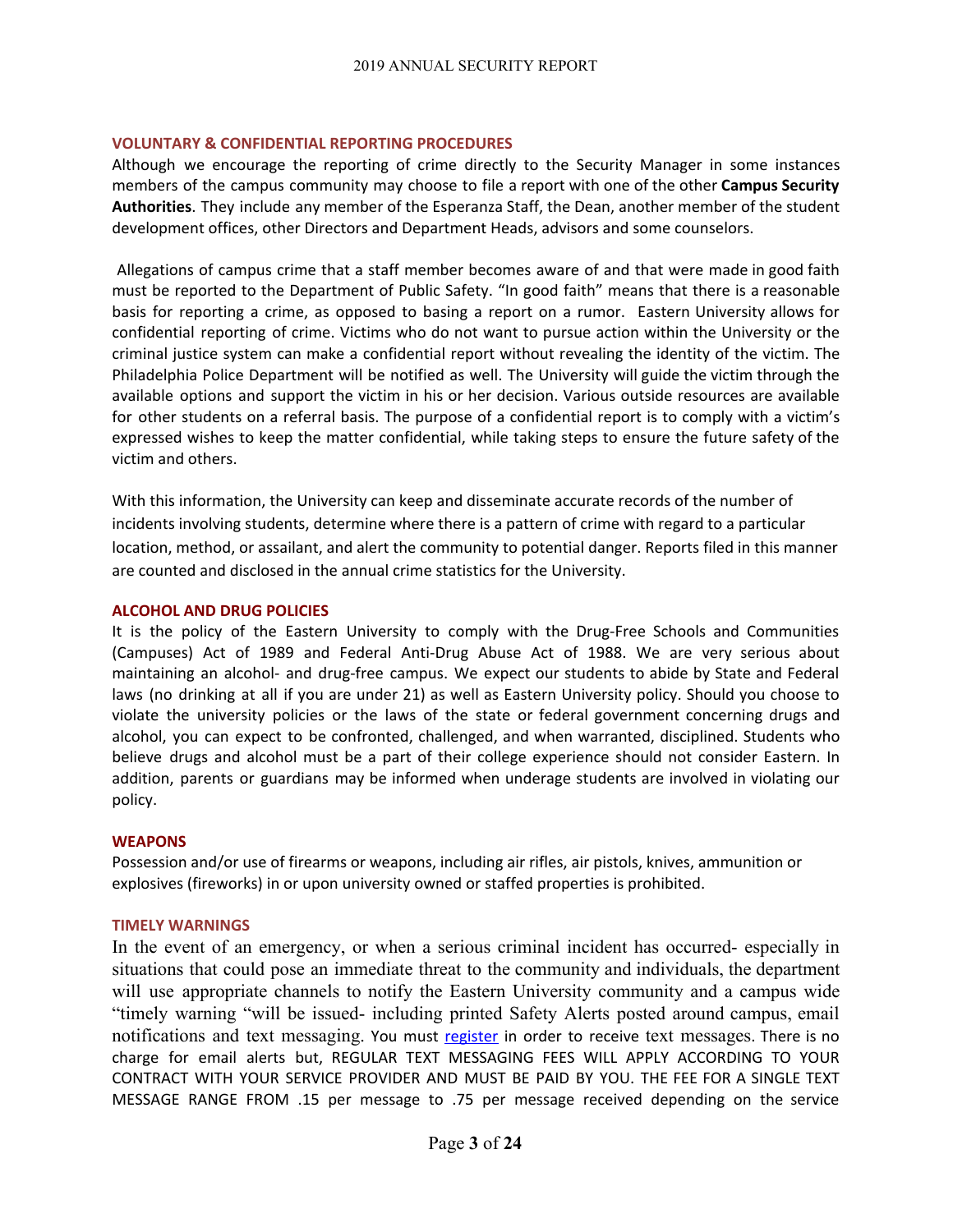provider. Registration is free of charge to subscribers, and is voluntary but highly encouraged. The provider for this instant text messaging system is e2Campus.

The decision to issue a Timely Warning is the responsibility of the Director of Public Safety after consultation with the Dean of Students and/or the Vice Provost of Student Development.

General information about the service can be found at [www.e2campus.com.](http://www.e2campus.com/) Be sure to select the "Esperanza College at 4261 N.  $5<sup>th</sup>$  St." option to receive information about this site.

### **Emergency Notifications**

Should an emergency occur on any Eastern University campus or site, a text message or email will be sent to registered community members with the location, the problem, and what to do to stay safe. The message will be brief and to the point. Additional information will be disseminated through an all-community e-mail as soon as it is available. This system will be used for EXTREME EMERGENCIES ONLY and for nothing else. You must [register](http://www.eastern.edu/offices-centers/safety-and-security/eu-emergency-alert-system-0) in order to receive text messages. There is no charge for email alerts but, REGULAR TEXT MESSAGING FEES WILL APPLY ACCORDING TO YOUR CONTRACT WITH YOUR SERVICE PROVIDER AND MUST BE PAID BY YOU. THE FEE FOR A SINGLE TEXT MESSAGE RANGE FROM .15 per message to .75 per message received depending on the service provider. Registration is free of charge to subscribers, and is voluntary but highly encouraged. The provider for this instant text messaging system is e2Campus.

The decision to issue an Emergency Notification is the responsibility of the Director of Public Safety after consultation with the Dean of Students and/or the Vice Provost of Student Development.

General information about the service can be found at [www.e2campus.com.](http://www.e2campus.com/) Be sure to select the "Esperanza College at 4261 N.  $5<sup>th</sup>$  St." option to receive information about this site.

### **Sex Offender Registry and Access to Related Information**

The federal Campus Sex Crimes Prevention Act went into effect on October 28, 2002.

The law requires institutions of higher education to issue a statement advising the campus community where state law enforcement agency information concerning registered sex offenders may be obtained. It also requires the sex offenders, already registered in a state, provide notice to each institution of higher education in that state, as to where the person is employed, carries on a vocation, or is a student. Pennsylvania's Megan's Law, 42 Pa.C.S. § 9799.1, requires the State Police to create and maintain a registry of persons who have either been convicted of, entered a plea of guilty to, or adjudicated delinquent of certain sex offenses. Additionally, the Pennsylvania State Police is required to make certain information on registered sex offenders available to the public through an Internet website. Information regarding registered sex offenders on the campus of Eastern University may be obtained from the following agencies, or at the following Web site [http://www.pameganslaw.state.pa.us](http://www.pameganslaw.state.pa.us/).

# **CRIME STATISTICS**

Geographic locations: The university is required to report crime statistics for Clery – designated crimes and to issue timely warning for those crimes that represent a severe and continuing threat in the following locations: *On Campus, Public Property and Non-Campus buildings and Property*.

*On Campus*: *Any building or property owned or controlled by an institution within the same reasonably* contiguous geographic area and used by the institution in direct support of, or in a manner related to, *the institution's educational purposes, including residence halls; and Any building or property that is*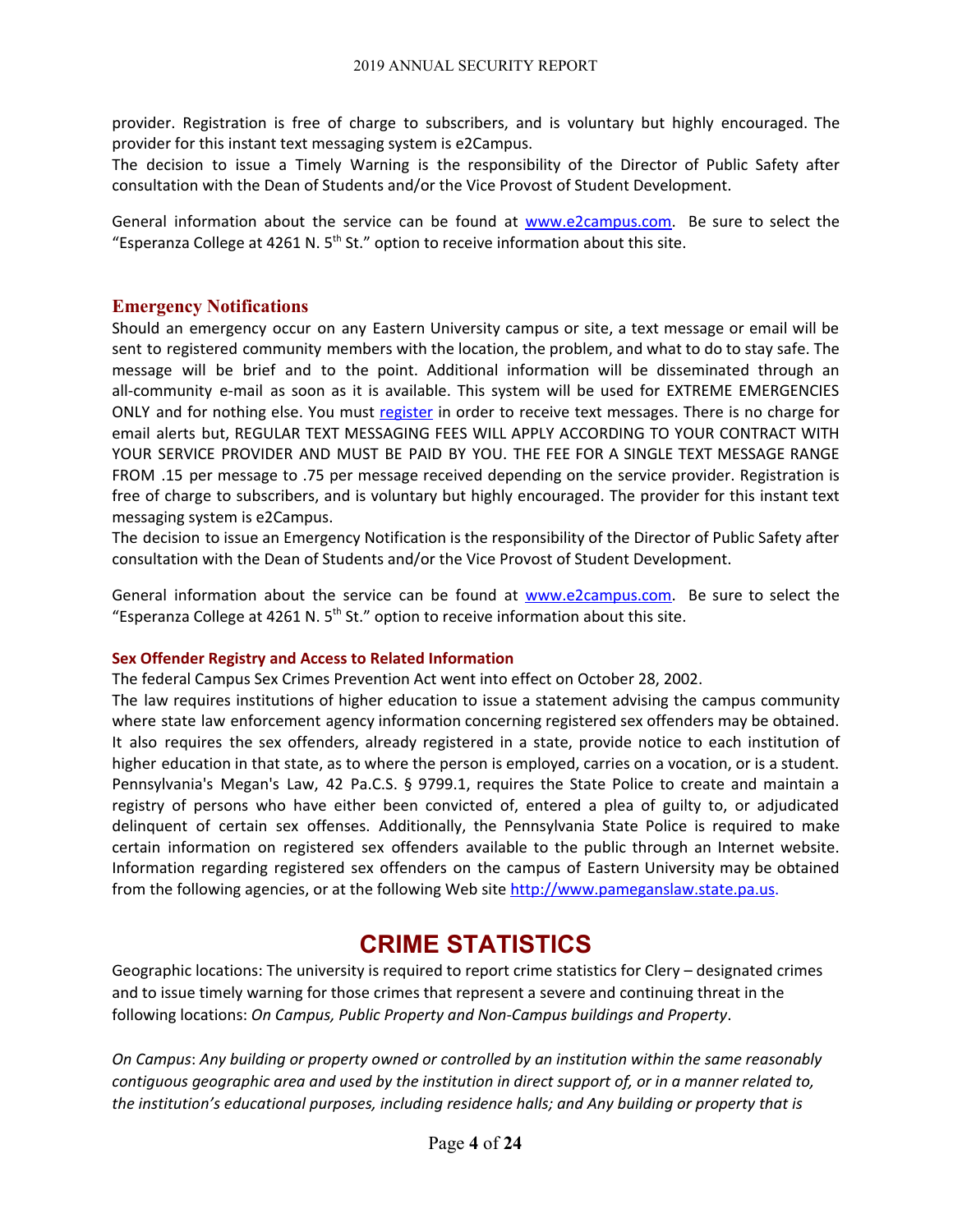within or reasonably contiguous to the area identified in paragraph (1) of this definition, that is owned by *the institution but controlled by another person, is frequently used by students, and supports institutional purposes (such as a food or other retail vendor).*

*Public Property: All public property, including thoroughfares, streets, sidewalks, and parking facilities, that is within the campus, or immediately adjacent to and accessible from the campus.*

*Non Campus: Any building or property owned or controlled by a student organization that is officially recognized by the institution; or any building or property owned or controlled by an institution that is* used in direct support of, or in relation to, the institution's educational purposes, is frequently used by *students, and is not within the same reasonably contiguous geographic area of the institution.*

| <b>REPORTABLE CRIME</b><br><b>CATEGORIES</b> | <b>YEAR</b> | <b>ON CAMPUS</b>        | <b>RESIDENCE</b><br><b>HALLS</b> | <b>NON CAMPUS</b> | <b>PUBLIC</b><br><b>PROPERTY</b> |
|----------------------------------------------|-------------|-------------------------|----------------------------------|-------------------|----------------------------------|
| <b>Criminal Homicide:</b>                    | 2016        | $\pmb{0}$               | $\overline{\mathbf{0}}$          | $\pmb{0}$         | $\overline{\mathbf{0}}$          |
| Murder and Non-negligent<br>Manslaughter     | 2017        | $\mathbf{0}$            | $\mathbf{0}$                     | $\mathbf{0}$      | $\mathbf{0}$                     |
|                                              | 2018        | $\mathbf{0}$            | $\mathbf{0}$                     | $\mathbf{0}$      | $\pmb{0}$                        |
| <b>Criminal Homicide:</b>                    | 2016        | 0                       | 0                                | 0                 | 0                                |
| <b>Manslaughter by Negligence</b>            | 2017        | 0                       | $\mathbf 0$                      | 0                 | 0                                |
|                                              | 2018        | $\mathbf{0}$            | $\mathbf{0}$                     | $\mathbf{0}$      | 0                                |
|                                              | 2016        | $\mathbf{0}$            | $\mathbf{0}$                     | $\mathbf{0}$      | $\mathbf{0}$                     |
| <b>Sex Offenses: Rape</b>                    | 2017        | $\mathbf{0}$            | $\mathbf{0}$                     | $\mathbf{0}$      | $\mathbf{0}$                     |
|                                              | 2018        | $\mathbf{0}$            | $\mathbf{0}$                     | $\mathbf{0}$      | $\mathbf{0}$                     |
|                                              | 2016        | 0                       | $\mathbf{0}$                     | $\mathbf{0}$      | $\mathbf 0$                      |
| <b>Sex Offenses: Fondling</b>                | 2017        | 0                       | $\mathbf 0$                      | 0                 | $\mathbf 0$                      |
|                                              | 2018        | 0                       | $\mathbf 0$                      | 0                 | $\mathbf 0$                      |
|                                              | 2016        | $\overline{\mathbf{0}}$ | $\overline{\mathbf{0}}$          | $\mathbf{0}$      | $\overline{\mathbf{0}}$          |
| <b>Sex Offenses: Incest</b>                  | 2017        | $\mathbf{0}$            | $\mathbf{0}$                     | $\mathbf{0}$      | $\mathbf{0}$                     |
|                                              | 2018        | $\mathbf{0}$            | $\mathbf{0}$                     | $\mathbf{0}$      | $\pmb{0}$                        |
|                                              | 2016        | $\mathbf{0}$            | $\mathbf{0}$                     | $\mathbf{0}$      | 0                                |
| <b>Sex Offenses: Statutory Rape</b>          | 2017        | 0                       | $\mathbf 0$                      | 0                 | $\mathbf 0$                      |
|                                              | 2018        | $\mathbf{0}$            | $\mathbf{0}$                     | $\mathbf{0}$      | $\mathbf 0$                      |
| Robbery                                      | 2016        | $\mathbf{0}$            | $\mathbf{0}$                     | $\mathbf{0}$      | $\mathbf{0}$                     |
|                                              | 2017        | $\mathbf{0}$            | $\mathbf{0}$                     | $\mathbf{0}$      | $\mathbf{1}$                     |

### **OFFENSES / LOCATIONS**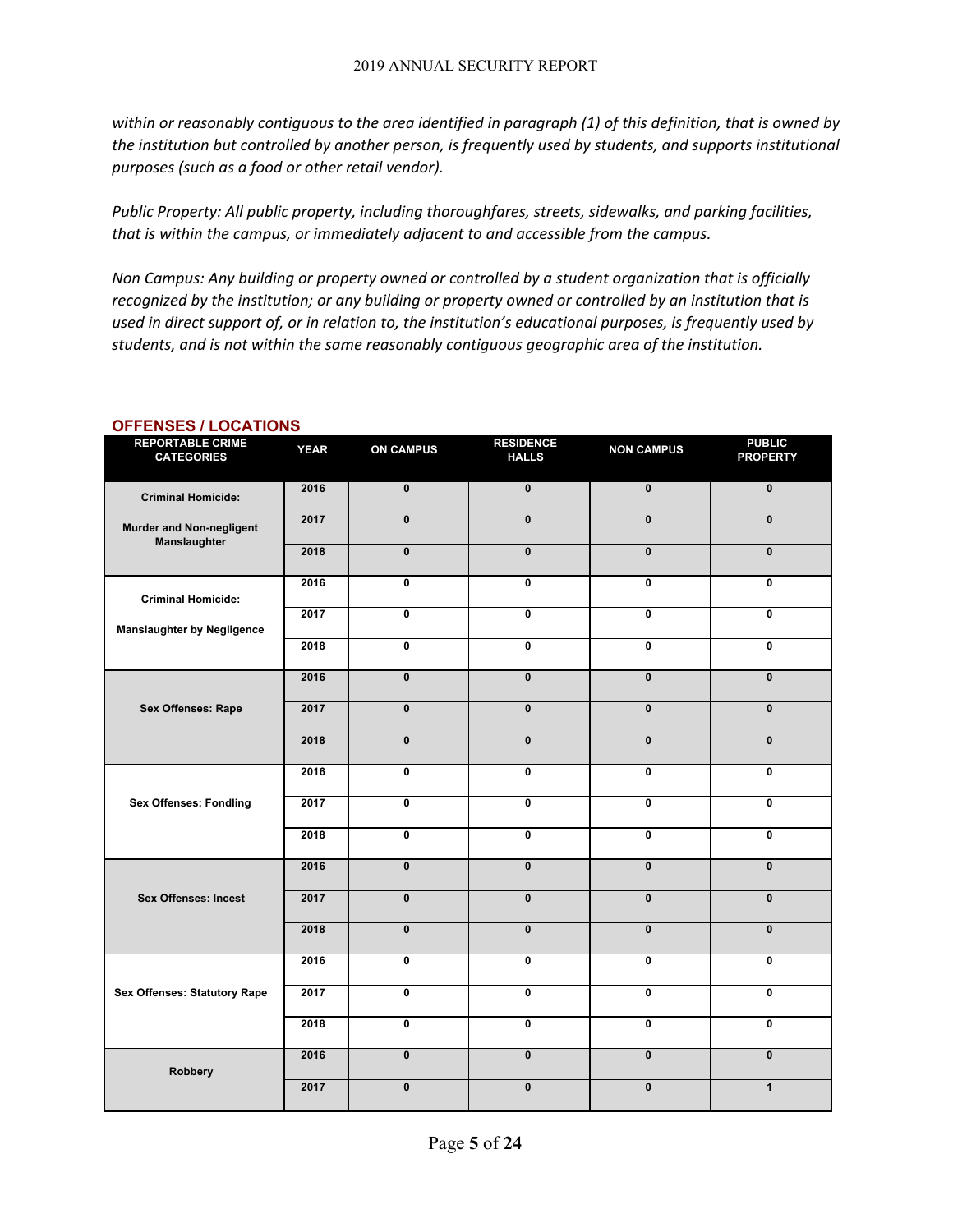|                            | 2018 | $\mathbf{0}$ | $\mathbf{0}$ | $\mathbf{0}$ | $\mathbf{0}$ |
|----------------------------|------|--------------|--------------|--------------|--------------|
|                            | 2016 | $\bf{0}$     | 0            | $\pmb{0}$    | $\pmb{0}$    |
| <b>Aggravated Assault</b>  | 2017 | $\mathbf 0$  | 0            | $\mathbf 0$  | $\pmb{0}$    |
|                            | 2018 | $\mathbf 0$  | 0            | $\mathbf 0$  | $\pmb{0}$    |
|                            | 2016 | $\mathbf{0}$ | $\pmb{0}$    | $\mathbf{0}$ | $\pmb{0}$    |
| <b>Burglary</b>            | 2017 | $\mathbf{0}$ | $\mathbf{0}$ | $\mathbf{0}$ | $\pmb{0}$    |
|                            | 2018 | $\mathbf{0}$ | $\pmb{0}$    | $\pmb{0}$    | $\pmb{0}$    |
|                            | 2016 | $\mathbf 0$  | 0            | $\mathbf 0$  | 1            |
| <b>Motor Vehicle Theft</b> | 2017 | $\pmb{0}$    | 0            | $\mathbf 0$  | $\pmb{0}$    |
|                            | 2018 | $\bf{0}$     | 0            | $\pmb{0}$    | $\pmb{0}$    |
|                            | 2016 | $\mathbf{0}$ | $\mathbf{0}$ | $\mathbf{0}$ | $\pmb{0}$    |
| Arson                      | 2017 | $\mathbf{0}$ | $\mathbf{0}$ | $\pmb{0}$    | $\pmb{0}$    |
|                            | 2018 | $\mathbf{0}$ | $\mathbf{0}$ | $\mathbf{0}$ | $\mathbf{0}$ |

### **ARRESTS**

| <b>VIOLATION</b>   | <b>YEAR</b> | <b>ON CAMPUS</b> | <b>RESIDENCE</b><br><b>HALLS</b> | <b>NON CAMPUS</b> | <b>PUBLIC</b><br><b>PROPERTY</b> |
|--------------------|-------------|------------------|----------------------------------|-------------------|----------------------------------|
|                    | 2016        | $\mathbf{0}$     | $\mathbf{0}$                     | $\mathbf{0}$      | $\bf{0}$                         |
| <b>Liquor Law</b>  | 2017        | $\pmb{0}$        | $\bf{0}$                         | $\bf{0}$          | $\mathbf 0$                      |
|                    | 2018        | $\mathbf{0}$     | $\bf{0}$                         | $\mathbf{0}$      | $\mathbf{0}$                     |
|                    | 2016        | 0                | 0                                | 0                 | 0                                |
| Drug Law           | 2017        | 0                | 0                                | 0                 | $\mathbf 0$                      |
|                    | 2018        | $\mathbf 0$      | 0                                | $\mathbf 0$       | $\mathbf 0$                      |
|                    | 2016        | $\mathbf{0}$     | $\mathbf{0}$                     | $\mathbf{0}$      | $\mathbf{0}$                     |
| <b>Weapons Law</b> | 2017        | $\bf{0}$         | $\bf{0}$                         | $\mathbf{0}$      | $\mathbf{0}$                     |
|                    | 2018        | $\pmb{0}$        | $\bf{0}$                         | $\bf{0}$          | $\mathbf 0$                      |

### **DISCIPLINARY REFERRALS**

| <b>VIOLATION</b>  | <b>YEAR</b> | <b>ON CAMPUS</b> | <b>RESIDENCE</b><br><b>HALLS</b> | <b>NON CAMPUS</b> | <b>PUBLIC</b><br><b>PROPERTY</b> |
|-------------------|-------------|------------------|----------------------------------|-------------------|----------------------------------|
|                   | 2016        | 0                |                                  | 0                 |                                  |
| <b>Liquor Law</b> | 2017        | $\bf{0}$         |                                  | o                 |                                  |
|                   | 2018        | 0                |                                  | 0                 |                                  |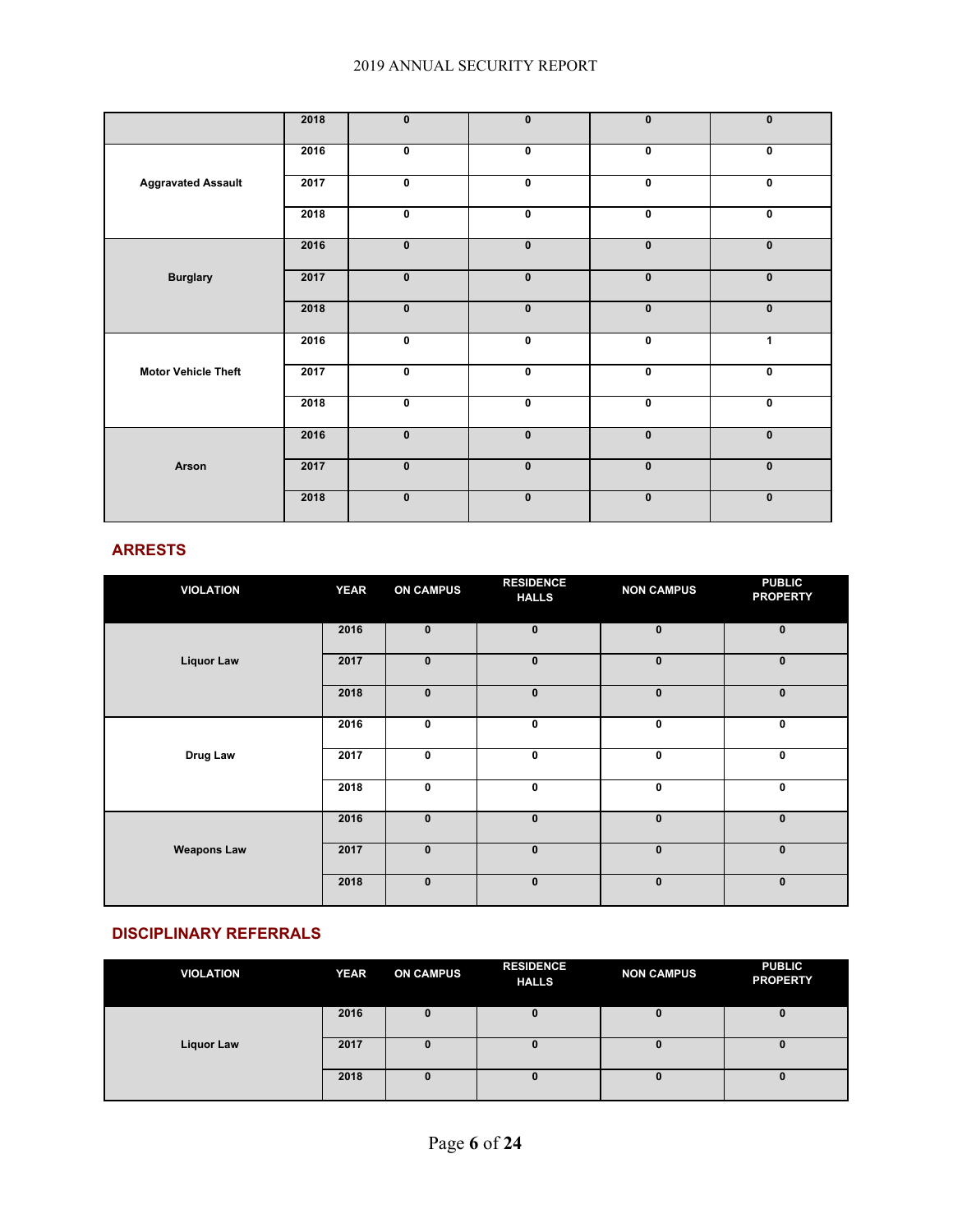|                    | 2016 | O |   | 0            | 0        |
|--------------------|------|---|---|--------------|----------|
|                    |      |   |   |              |          |
| Drug Law           | 2017 | 0 |   | $\mathbf{0}$ | 0        |
|                    |      |   |   |              |          |
|                    | 2018 | 0 |   | 0            | 0        |
|                    |      |   |   |              |          |
|                    | 2016 | U |   |              | 0        |
|                    |      |   |   |              |          |
| <b>Weapons Law</b> | 2017 | 0 | u | $\bf{0}$     | $\bf{0}$ |
|                    |      |   |   |              |          |
|                    | 2018 | 0 | n | $\bf{0}$     | $\bf{0}$ |
|                    |      |   |   |              |          |

**Sta**tistics supplied by the Office of Dean of Student

#### **Hate Crimes**

A Hate Crime is a criminal offense that manifests evidence that the victim was intentionally selected because of the perpetrator's bias against the victim due to Race, Religion, Sexual Orientation, Gender, Gender Identity, Ethnicity, National Origin or Disability. **No Hate Crimes were reported for this reporting period of years 2018, 2017, or 2016**

### **VIOLENCE AGAINST WOMEN REAUTHORIZATION ACT OF 2013 (VAWA)**

| <b>REPORTABLE CRIME</b><br><b>CATEGORIES</b> | <b>YEAR</b> | <b>ON CAMPUS</b> | <b>RESIDENCE</b><br><b>HALLS</b> | <b>NON CAMPUS</b> | <b>PUBLIC</b><br><b>PROPERTY*</b> |
|----------------------------------------------|-------------|------------------|----------------------------------|-------------------|-----------------------------------|
| <b>Domestic Violence</b>                     | 2016        | $\mathbf{0}$     | $\mathbf{0}$                     | $\mathbf{0}$      | $\mathbf{0}$                      |
| <b>Dating Violence</b>                       | 2016        | $\mathbf{0}$     | $\mathbf{0}$                     | $\mathbf{0}$      | $\mathbf{0}$                      |
| <b>Stalking</b>                              | 2016        | $\mathbf{0}$     | $\mathbf{0}$                     | $\mathbf{0}$      | $\mathbf{0}$                      |
| <b>Domestic Violence</b>                     | 2017        | 0                | 0                                | 0                 | 0                                 |
| <b>Dating Violence</b>                       | 2017        | $\mathbf{0}$     | 0                                | 0                 | 0                                 |
| <b>Stalking</b>                              | 2017        | 0                | 0                                | 0                 | $\mathbf{0}$                      |
| <b>Domestic Violence</b>                     | 2018        | $\mathbf{0}$     | $\mathbf{0}$                     | $\mathbf{0}$      | $\mathbf{0}$                      |
| <b>Dating Violence</b>                       | 2018        | $\mathbf{0}$     | $\mathbf{0}$                     | $\mathbf{0}$      | $\bf{0}$                          |
| <b>Stalking</b>                              | 2018        | $\mathbf{0}$     | $\mathbf{0}$                     | $\mathbf{0}$      | $\mathbf{0}$                      |

**Sta**tistics supplied by the Office of Dean of Student

\**Incidents reported to Philadelphia Police that occurred on property immediately adjacent to or accessible from campus*

#### **Sex Offender Registry and Access to Related Information**

The federal Campus Sex Crimes Prevention Act went into effect on October 28, 2002.

The law requires institutions of higher education to issue a statement advising the campus community where state law enforcement agency information concerning registered sex offenders may be obtained. It also requires the sex offenders, already registered in a state, provide notice to each institution of higher education in that state, as to where the person is employed, carries on a vocation, or is a student. Pennsylvania's Megan's Law, 42 Pa.C.S. § 9799.1, requires the State Police to create and maintain a registry of persons who have either been convicted of, entered a plea of guilty to, or adjudicated delinquent of certain sex offenses. Additionally, the Pennsylvania State Police is required to make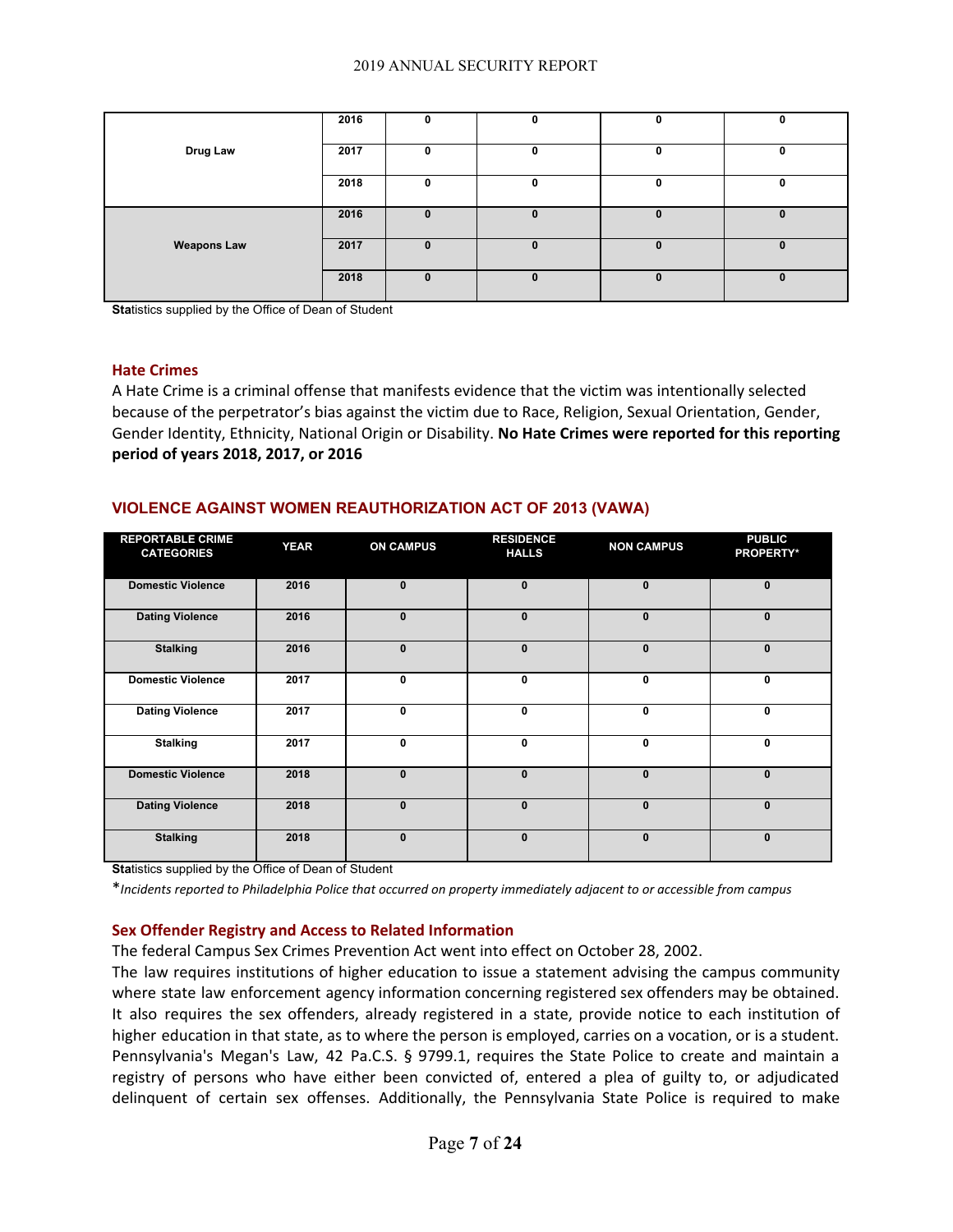certain information on registered sex offenders available to the public through an Internet website. Information regarding registered sex offenders on the campus of Eastern University may be obtained from the following agencies, or at the following Web site [http://www.pameganslaw.state.pa.us](http://www.pameganslaw.state.pa.us/).

## **Sexual Discrimination and Title IX Policies**

As a Christian academic community, Eastern University expects a sexual lifestyle that is consistent with biblical teaching. For our community, sexual intimacy is not acceptable apart from marriage. Eastern University is committed to providing an environment free from all forms of sexual discrimination, to include sexual assault, sexual violence, and sexual harassment for all members of its community; the below policies apply to visitors, contractors, and other third parties.

### **Definitions**

- *Sexual Assault* the commission of a sex offense. It is a more general term which includes, but is not limited to, rape and sexual abuse. The Campus SaVE Act defines sexual assault as "an offense classified as a forcible or non-forcible sex offense under the uniform crime reporting system of the Federal Bureau of Investigation (FBI)." If a person is unable to give consent, the behavior of the perpetrator is considered sexual assault. Persons are considered unable to consent if:
	- 1. they are temporarily incapable of appraising their conduct due to a) the influence of alcohol or drugs or b) physical helplessness because they are unconscious or otherwise physically unable to communicate consent;
	- 2. they are impaired because they are suffering from a mental illness which renders them incapable of appraising the nature of their conduct; or
	- 3. they are under the age of 18. Having a sexual encounter with a person under such circumstances is considered sexual assault, even if the assailant is under the influence of alcohol or drugs.
- *Consent* a clear, voluntary, unambiguous, and positive agreement to engage in specific sexual activity through a sexual encounter. Consent cannot be inferred from the absence of a "no"; a clear "yes," verbal or otherwise, is necessary.
- *Sexual Violence* sexual acts perpetrated against a person's will where consent is not obtained or where a person is incapable of giving consent due to his/her use of alcohol or other drugs. It is a form of sexual harassment, and includes rape, sexual assault, sexual battery, sexual coercion, unwanted touching, dating violence, and sexually motivated stalking.
- *Domestic Violence* a "felony or misdemeanor crimes of violence committed by a current or former spouse of the victim, by a person with whom the victim shares a child in common,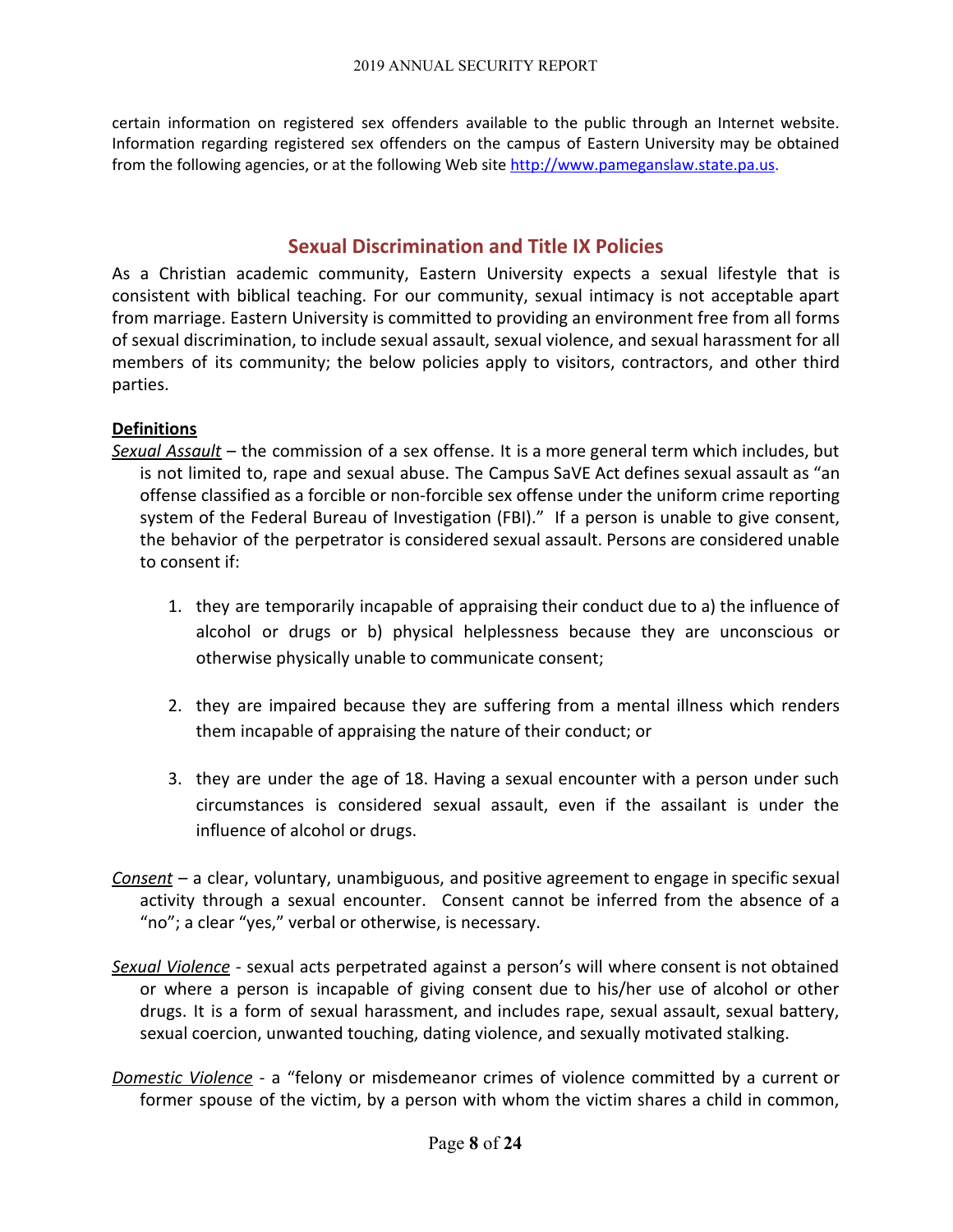by a person who is cohabitating with or has cohabitated with the victim as a spouse, by a person similarly situated to a spouse of the victim under the domestic or family violence laws of the jurisdiction…or by any other person against an adult or youth victim who is protected from that person's acts under the domestic or family violence laws of the jurisdiction."

- *Dating Violence* "violence committed by a person—(A) who is or has been in a social relationship of a romantic or intimate nature with the victim; and (B) where the existence of such a relationship shall be determined based on a consideration of the following factors:
	- i. the length of the relationship
	- ii. the type of relationship
	- iii. the frequency of interaction between the persons involved in the relationship"
- *Stalking -* "engaging in a course of conduct directed at a specific person that would cause a reasonable person to  $-(A)$  fear for his or her safety or the safety of others; or (B) suffer substantial emotional distress."
- *Rape* forcing someone to have sexual intercourse, either vaginal, oral, or anal. The act may be perpetrated by a person who is either a stranger or an acquaintance of the victim. The force necessary can be any threat or physical force that places the victim in fear of anything, including but not limited to loss of job, lowered grades, injury, or death. The perpetrator does not need to use a weapon or to injure the victim in order or make the victim fearful.
- *Date Rape* also known as "acquaintance rape," "social rape," or "silent rape," is rape by someone the person knows-friend, roommate, classmate, date, neighbor, professor, employer, co-worker, fiancé, lover or ex-lover, or casual acquaintance.
- *Sexual Abuse* forcing a person to engage in any sexual contact other than sexual intercourse. Sexual abuse means any touching of the sexual or intimate parts of another person, whether directly or through clothing, which is offensive to the victim and which could reasonably be understood as offensive. (See Sexual Harassment Policy for additional infractions not covered in this document).

### **Sexual Assault Policy**

Sexual assault is a violation of Title VII of the Federal Civil Rights Act of 1964, Title IX of the 1972 Education Amendments Act, the Pennsylvania Human Relations Act, and the standards which Eastern University expects of its students. Sexual assault is a crime that involves power as the motive, sex as the weapon, and aggression as the method. Anyone can become a victim of sexual assault regardless of age, gender, race, appearance, or economic status. A person has the right to say "no" at any stage of an encounter.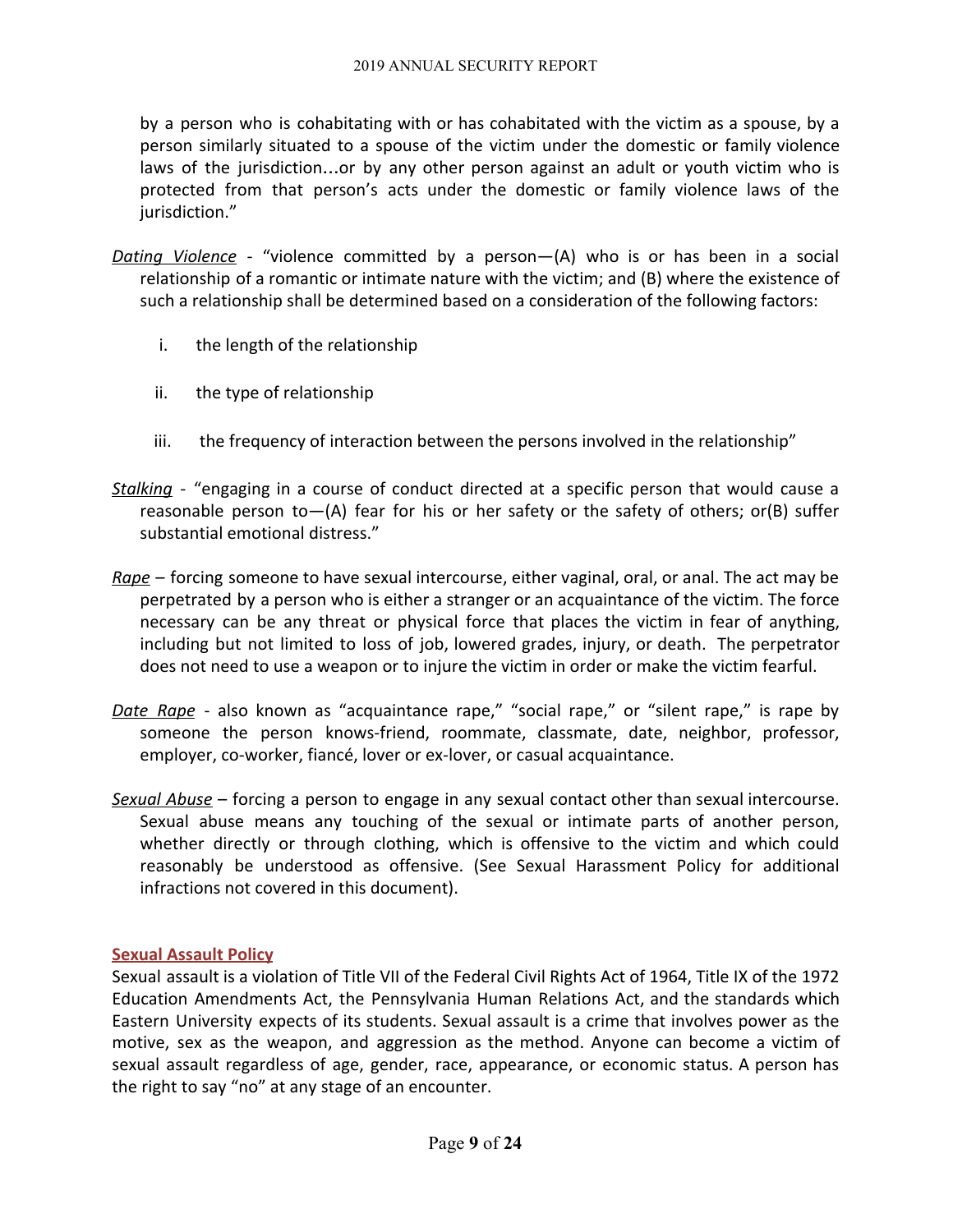However, a person does not have to say "no" for the attack to be considered a sexual assault. A person does not attract sexual assault by acting or dressing in a provocative manner. There is no evidence to support a link between physical attractiveness and sexual assault.

If you are sexually assaulted:

- 1. Immediately tell a trusted friend, a member of the Student Development staff, or CCAS counselor. You will need support throughout the process.
- 2. Seek medical attention immediately. Call your doctor or go to the hospital emergency room for treatment of any injuries and for collection of evidence for legal prosecution, even if you are not sure that you want to prosecute. You can decide later to prosecute, but the exam cannot wait. Seek medical assistance/forensic examination within 72 hours of the assault.
	- a) Medical personnel are required to make a report to the local police, but you have the right not to press charges.
- 3. Report the sexual assault to the police. They will inform you of your legal rights and help you collect evidence. You can decide whether or not to prosecute later. The Philadelphia police can be reached at **911**.
- 4. Make a written report of all the events that led up to the sexual assault, the sexual assault event, and your behavior after the sexual assault. Include dates, times, and witnesses.
- 5. Seek counseling. Your Resident Assistant, Residence Hall Director, or a member of the Student Development Office can help you contact the Eastern University Counseling Center. A counselor can give confidential support, help in decision-making, and help the victim to move through the emotional and psychological processes from victim to survivor.
- 6. Report the sexual assault to any member of the Student Development Office staff. See **Complaint Procedures** below for more information on the process.
- 7. DO NOT:
	- a. clean up, wipe or wash with tissue, douche, bathe, shower, or change your clothes before you go to the hospital. Do not go to the bathroom, brush your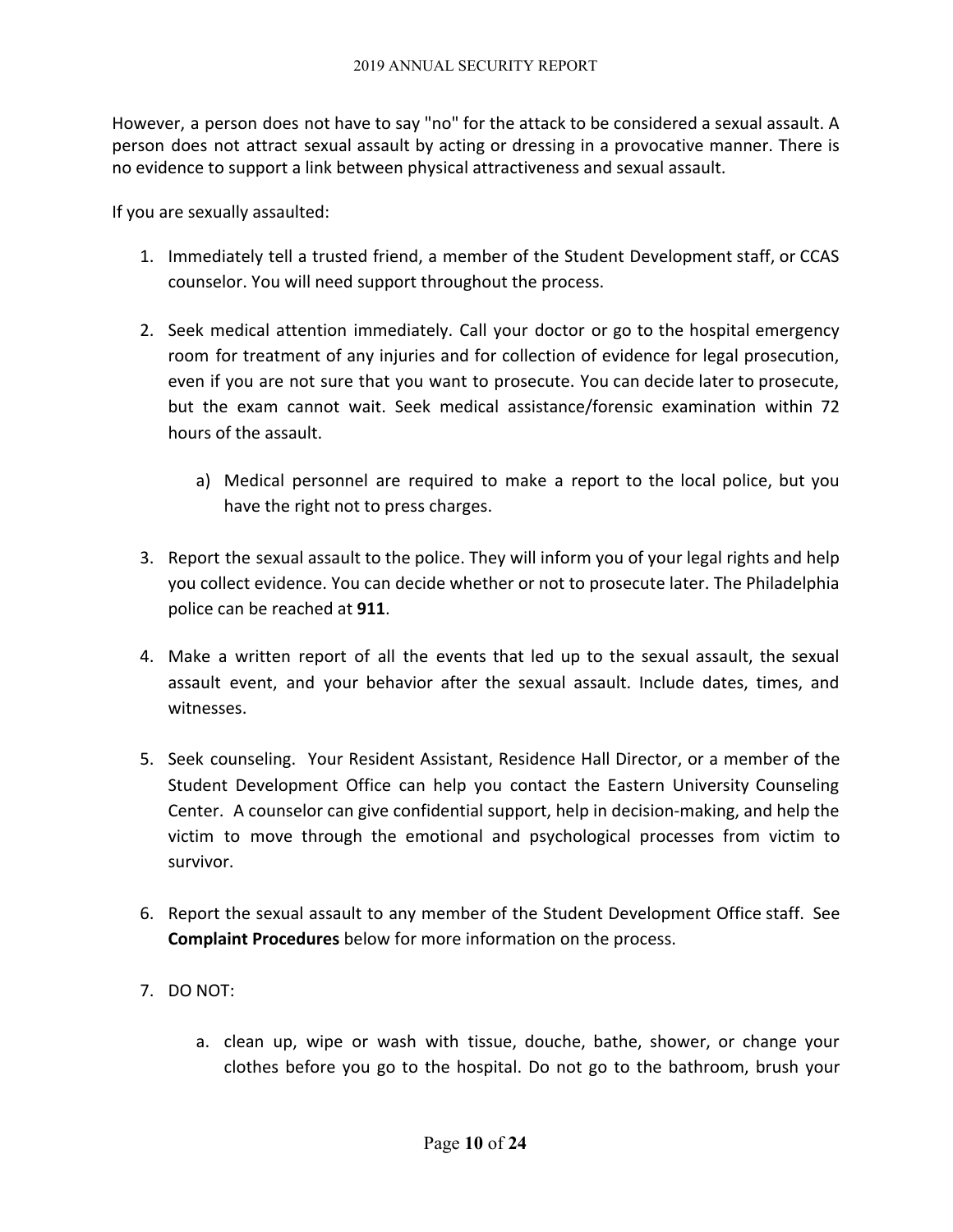teeth or chew gum, eat or drink, smoke. Do not brush your hair, wash your hands, clean/sanitize cuts or injuries obtained during the assault.

- b. be afraid to tell others and report this crime to the police.
- c. blame yourself. **This is not your fault**.

## **Sex Discrimination Policy**

### **Statement of Policy**

Eastern University is committed to complying with all State and Federal laws prohibiting discrimination, including Title IX of the Education Amendments of 1972 and its implementing regulations, which prohibit discrimination on the basis of sex.

### **Prohibited Acts**

Title IX of the Educational Amendments of 1972 states:

No person in the United States shall, on the basis of sex, be excluded from participation in, or be *denied the benefits of, or be subjected to discrimination under any education program or any activity receiving Federal financial assistance.*

Title IX, as it pertains to the Eastern University community, applies to but is not limited to, fair practices regarding: recruitment, admissions, housing, athletic, and extracurricular activities, rules and regulations, discipline, class enrollment, access to programs, courses, and internships, distribution of financial assistance, distribution of institutional resources, hiring practices, employment, promotion, and policies, among other things.

### **Title IX Coordinator**

The Title IX coordinator responsible for Title IX compliance at Eastern University is Jacqueline Irving, Vice Provost for Student Development, Walton Hall rm. 200, St. Davids campus. Phone**: (610) 341-5823**, [jirving@eastern.edu](mailto:jirving@eastern.edu).

### **Complaint Procedures**

Any person at Eastern University who believes that s/he has been discriminated against on the basis of sex (the "complainant"), by Eastern University students, faculty, staff or outside third parties is encouraged to promptly take the following actions:

1. Immediately communicate with the individual perceived as engaging in discriminatory conduct (the "respondent") and request a proposed course of action to resolve the situation.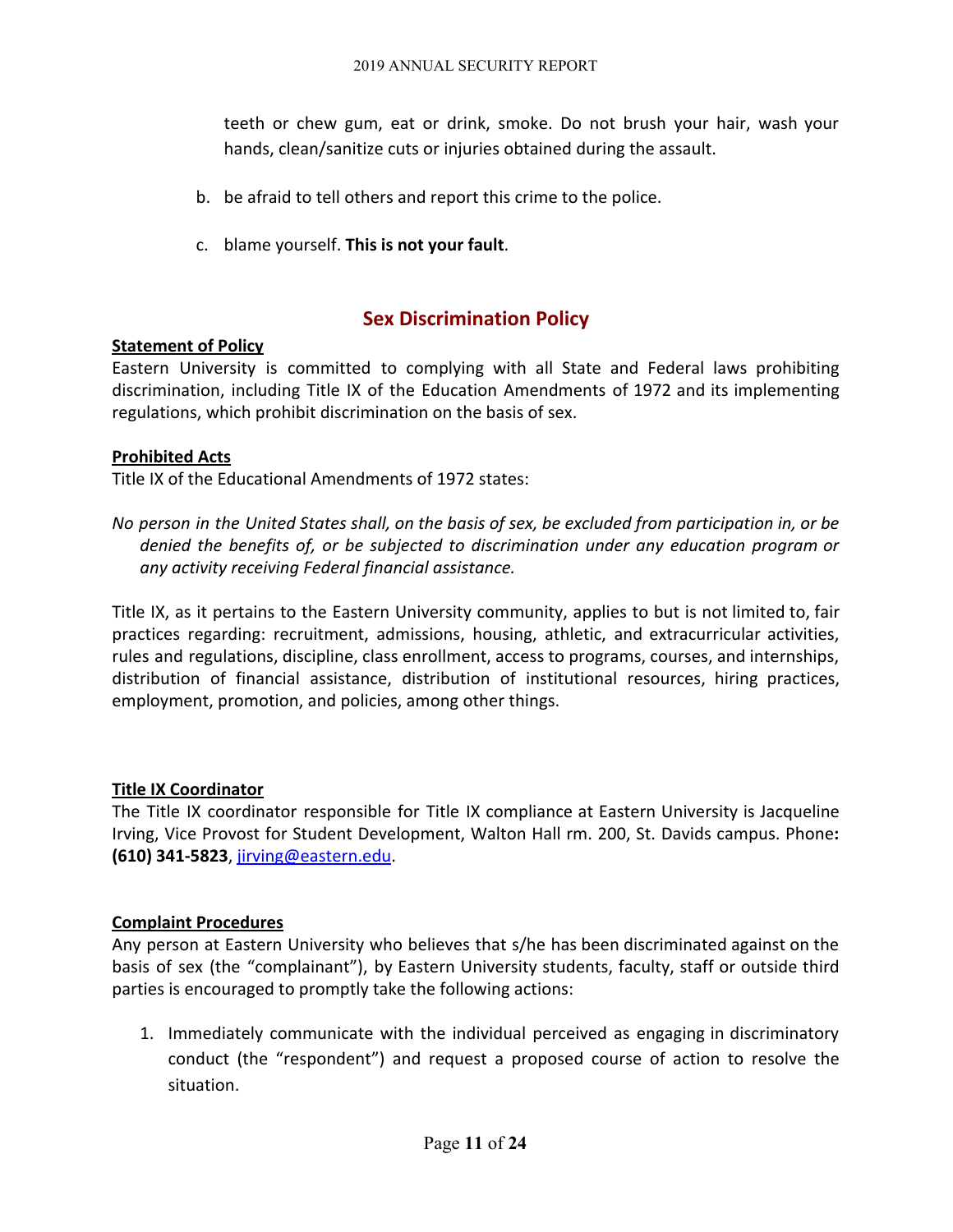- 2. If the matter cannot be resolved at that level or if the complainant does not wish to or feel comfortable communicating directly with the respondent, then the complainant may make a complaint in writing within two weeks of the alleged discriminatory conduct to the Vice Provost for Student Development. If the Vice Provost for Student Development is involved in the acts that the complainant believes to be discriminatory, then the complaint should be made to the General Counsel.
- 3. The complaint should provide the following information.
	- a. The names, addresses and telephone numbers, if available, of the complainant and respondent;
	- b. Specific acts alleged, including dates, times and locations;
	- c. Names of any potential witnesses, including addresses and telephone numbers, if available
	- d. Actions taken by any party to address the discrimination, if any.

### **Investigation Procedures**

The following procedures will govern all investigations of complaints alleging violations of this policy. Eastern reserves the right to deviate from these procedures only when such deviation is necessary to ensure appropriate processing of the investigation. Preponderance of the Evidence will be used in all cases for adjudication decisions.

- 1. The investigation will begin within 10 work days<sup>1</sup> of the receipt of the complaint. Should the Vice Provost for Student Development be unavailable within the time frame, his/her designee will act instead. If the Vice Provost for Student Development or his/her designee is involved in the alleged discrimination, the complaint will be investigated by General Counsel.
- 2. The Vice Provost for Student Development, or his/her designee(s), will investigate allegations of violations of this policy.
- 3. If the complainant or the respondent is under 18 years of age h/her parent or legal guardian will be notified of the complaint via phone, e-mail or US mail.

<sup>1</sup>Work days are defined as days in a row, when the University is open for business, excluding Saturday and Sunday.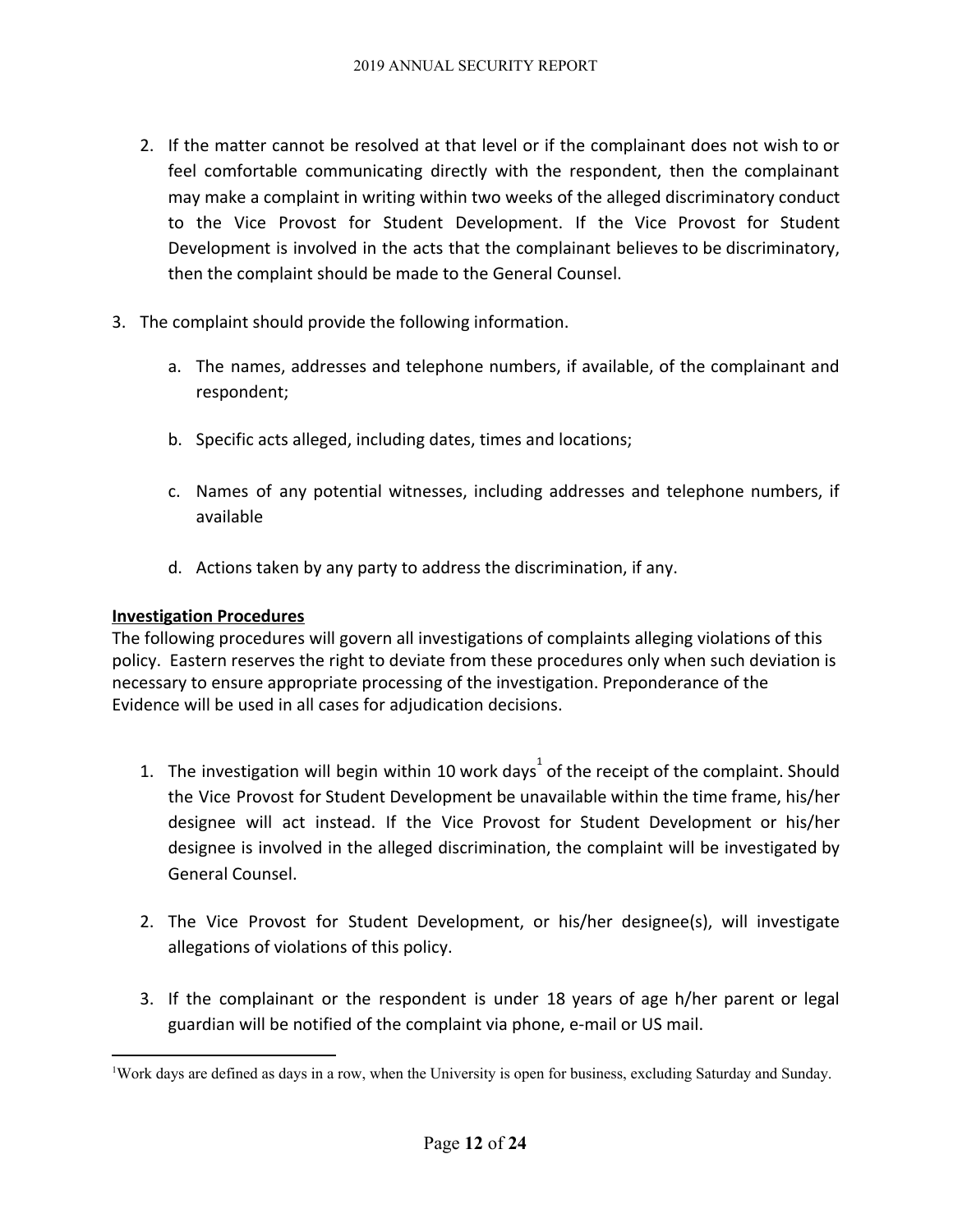- 4. The investigation should include interviewing the complainant and the respondent, as well as any relevant witnesses suggested by the complainant and the respondent.
- 5. The investigation should also include interviewing any additional witnesses or reviewing any documents deemed relevant by the Vice Provost for Student Development or his/her designee(s).
- 6. Confidentiality of the investigation will be maintained to the extent possible. If a complainant requests confidentiality or asks that the complaint not be pursued, Eastern will weigh the request for confidentiality against the following factors: the seriousness of the alleged harassment, the complainant's age, whether there have been other harassment complaints about the same individual, and the alleged harasser.
- 7. If witnesses cannot be reached or are not available, the complaint will be investigated in their absence.
- 8. After all available information is reviewed and interviews are completed, the Vice Provost for Student Development or his/her designee(s) will:
- a. Determine whether a violation of this policy has occurred, and if so, the appropriate response.
- b. Notify the complainant and the respondent either verbally or in writing of the outcome of the investigation within five working days after the completion of the investigation.
- c. Make recommendations to the appropriate supervisor/dean regarding discipline, if warranted.
- d. Partner with departments, divisions, programs and Deans to take any corrective action as may be appropriate under the circumstances.
- 9. All complaints will be adjudicated as expeditiously as possible and generally within 30 work days.

### **Appeal Procedures**

1. Within two weeks of being notified by the Vice Provost for Student Development or his/her designee of the decision regarding the investigation, either party may appeal the

<sup>&</sup>lt;sup>2</sup> As outlined in the Dear Colleague letter and the Campus SaVE Act.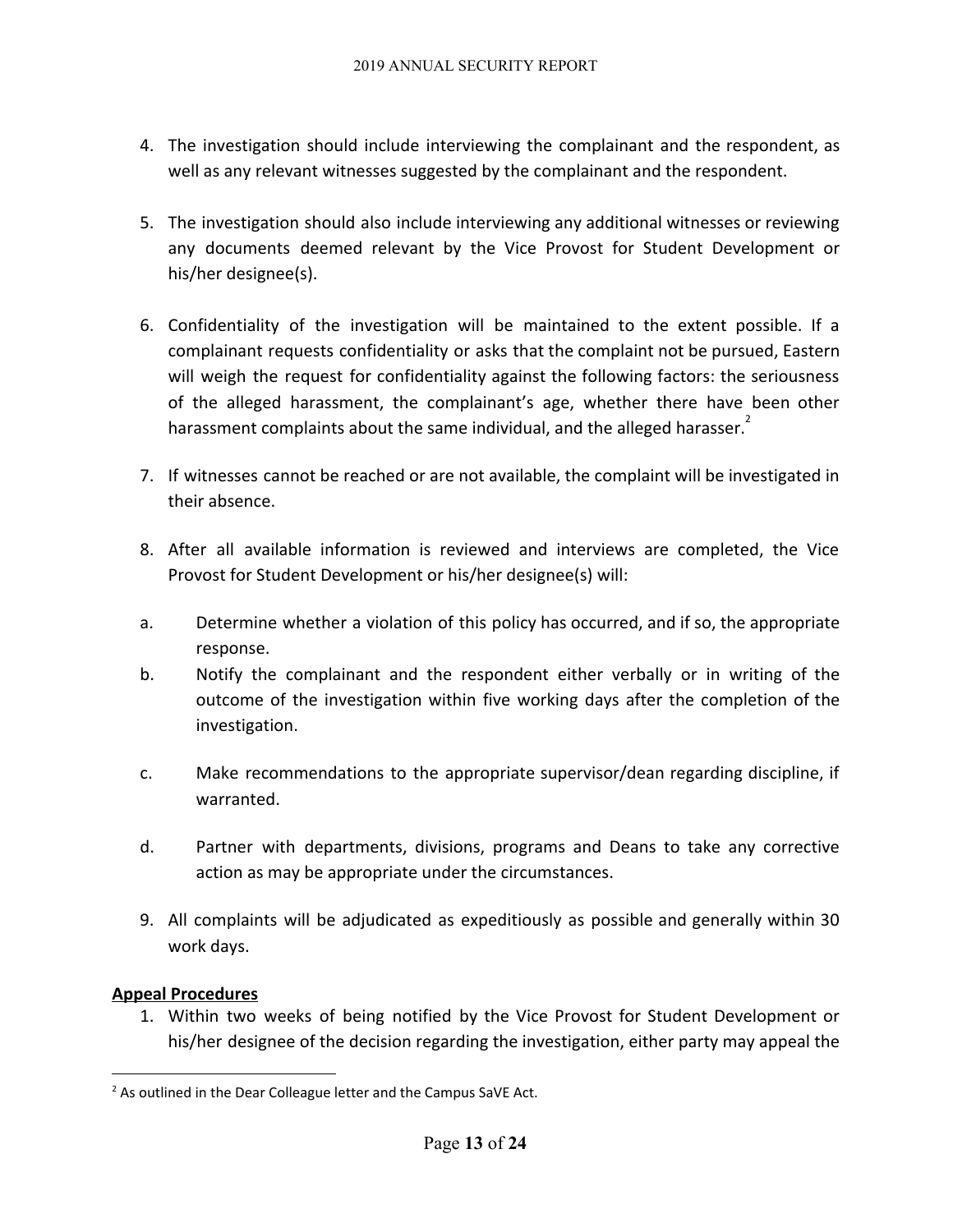decision by submitting a written statement of the basis for the appeal to Judiciary Board.

- 2. Appeals will be heard by the aforementioned Judiciary Board who will hear/review statements (oral or written) from the parties and review evidence compiled by the Vice Provost for Student Development during his/her investigation. All appeals will be heard as expeditiously as possible and generally within 30 work days.
- 3. Eastern University believes that individuals involved in a sex discrimination investigation should be heard in final appeal by an impartial Judiciary Board with representation by at least one member from their primary constituency group (i.e., student, faculty or staff, which includes administration). Accordingly, members of the Judiciary Board shall reflect the primary constituency group of the complainant and the respondent.

| When the alleged<br>discrimination involves: | The Judiciary Board will be<br>composed of: |
|----------------------------------------------|---------------------------------------------|
| Faculty and student                          | Faculty and student(s)                      |
| Staff and student                            | Faculty, staff and student(s)               |
| Student and student                          | Faculty and student(s)                      |
| Staff and staff or faculty and staff         | Faculty and staff                           |
| Faculty and faculty                          | Faculty                                     |

4. The decision of the Board will be communicated to the complainant within five working days of the conclusion of the Board's investigation. The decision of the Board will be final.

## **Retaliation**

Retaliation against a person who brings a complaint alleging a violation of this policy or who participates in an investigation is strictly prohibited. Under the law, retaliation includes any form of intimidation, threat, coercion or any other type of discrimination because of the individual's complaint or participation. Retaliation will be cause for appropriate disciplinary action in accordance with the procedures set forth above. Students, faculty or staff who knowingly make false charges alleging violations of this policy may be subjected to disciplinary action, as well as any related/relevant civil or criminal legal proceedings.

## **Sexual Harassment Policy**

Believing that members of our community have the right to work, study, and communicate with each other in an atmosphere free from unsolicited and unwelcome sexual advances, Eastern University does not condone and will not tolerate any behavior, verbal or physical, which constitutes sexual harassment.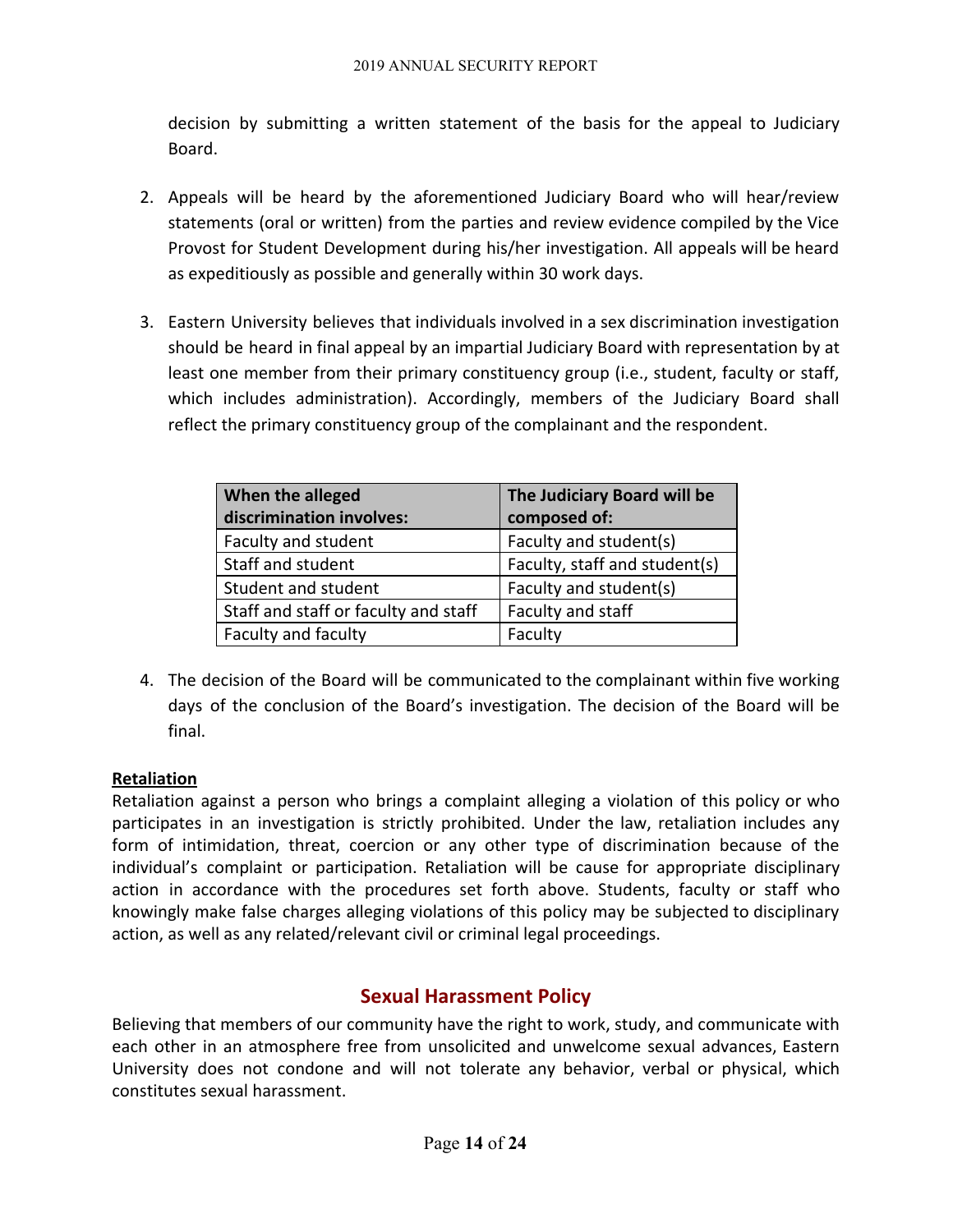### **Definition**

Sexual harassment is a form of discrimination in violation of Title VII of the Federal Civil Rights Act of 1964, Title IX of the 1972 Education Amendments, the Pennsylvania Human Relations Act, and Eastern University Policy. Unwelcome sexual advances, requests for sexual favors, inappropriate behavior of a sexual nature, and other written, verbal, or physical conduct of a sexually intimidating or offensive nature constitutes sexual harassment when:

- 1. such conduct is pursued among persons who have not mutually consented (implicitly or explicitly, verbally or non-verbally) to such conduct;
- 2. submission to such conduct is made, explicitly or implicitly, a term or a condition for a employment, advancement, matriculation, or academic evaluation at Eastern University;
- 3. submission to, or rejection of, such conduct is used as the basis for employment or academic decisions;
- 4. a pattern exists of singling out members of one sex for disproportionate attention with elements of emotional or physical pressure;
- 5. such conduct has the purpose or effect of substantially interfering with an individual's employment or academic performance or creating an intimidating, hostile, or offensive residential, work, or academic environment. Sexual harassment is unwelcome and usually repeated behavior, but in some instances it can be an action that occurs only once.

Examples of sexually harassing conduct include, but are not limited to:

- 1. repeated sexually suggestive looks, gestures, or questions;
- 2. repeated, unwanted, and unacceptable remarks that stigmatize or ridicule on the basis of gender or sexual matters;
- 3. persistent following, letters, or phone calls discussing sexual matters;
- 4. display of offensive, sexually oriented visual materials (i.e. photos or posters), except those used for the purposes of instruction as appropriate to course objectives;
- 5. cornering or leaning over, touching, pinching, or patting;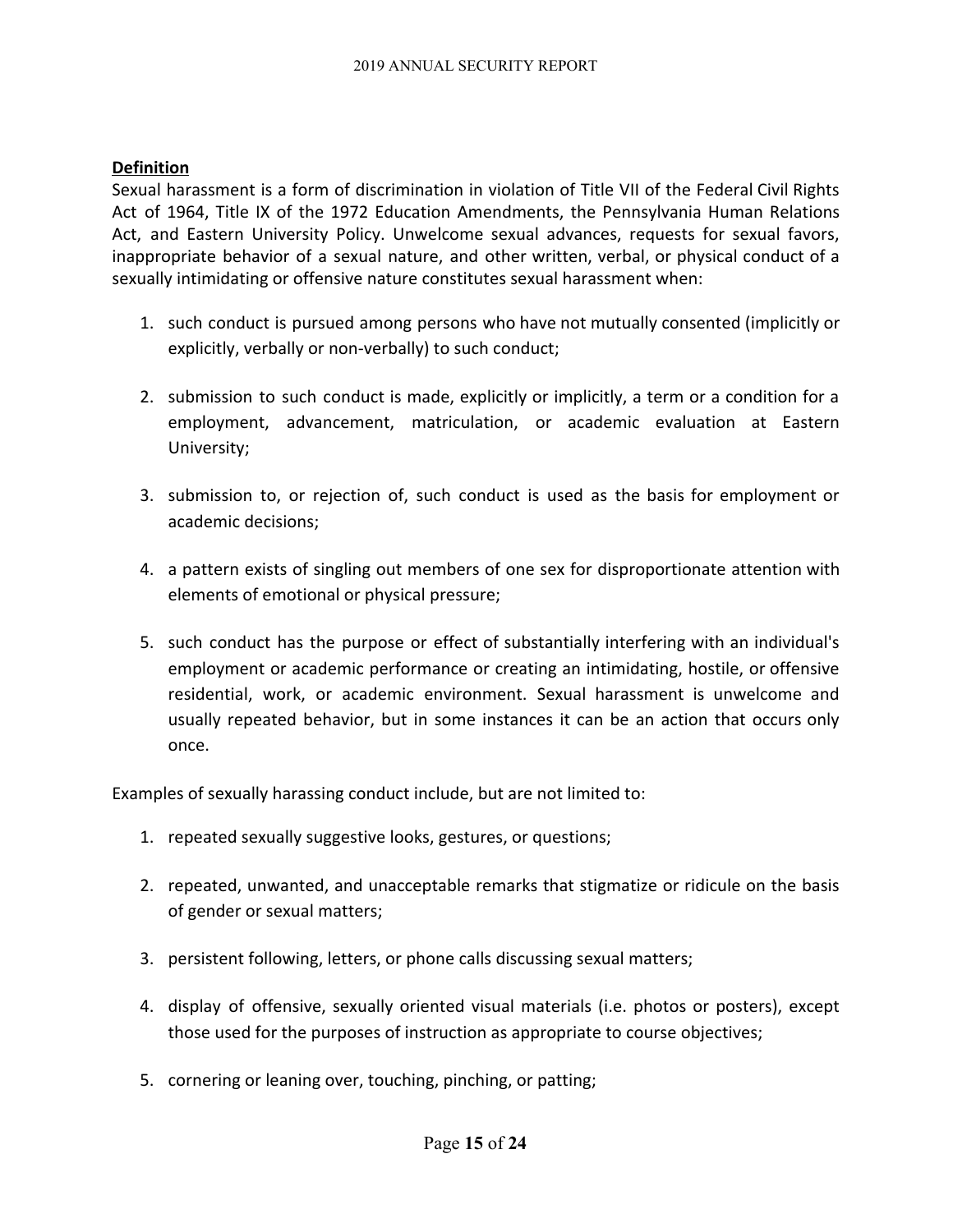6. pressure for sexual favors.

### **Dealing with Sexual Harassment**

Eastern University strongly urges that each member of the community know her/his rights and responsibilities, cooperate with those who are designated to help resolve allegations of harassment, and report all incidents of harassment, especially if she/he is a victim.

### **What To Do**

- 1. Say "no" to the offender. Respond immediately and directly to the offender, indicating that the behavior or remark is not acceptable. State without smiling or apologizing that you want the behavior to stop, and make it clear that you do not approve.
- 2. Do not ignore the problem. Experience shows that this only makes things worse.
- 3. If you are unsure that your experience was sexual harassment, discuss it with a trusted friend, colleague, or a member of the Student Development staff on an informal basis.
- 4. Keep a written record of the harassment. Include the date, time, place, and any other relevant circumstances. Record your response to the harassment as well. Keep all relevant correspondence that may be used as evidence of harassment, such as letters, notes, or memos.
- 5. Find out if someone witnessed the incident or your reaction immediately after the incident. That person may be a witness for you. Take names and phone numbers for future reference.
- 6. If you feel that your academic or work evaluation will be effected by the harassment, ask for and collect copies of past academic work or evaluations or anything that would tell the quality of your work.

## **The Procedure for Reporting Sexual Assault/Sexual Harassment**

Members of the Eastern University community are encouraged to report information regarding an alleged incident of sexual harassment or assault to any member of the Student Development staff. Although any member of the Student Development staff may be informed, that member will report the incident to the Dean of Students, who will investigate it.

Should the alleged victim choose to do so, she/he may choose a support person who may be a friend or a trusted staff or faculty member of the Eastern University community. Faculty and staff members, including Resident Assistants, but with the exception of professional counselors, have a duty to report any and all sexual assault to the Title IX Coordinator. The support person may accompany and advise the alleged victim in the investigation and in any informal or formal procedures that follow.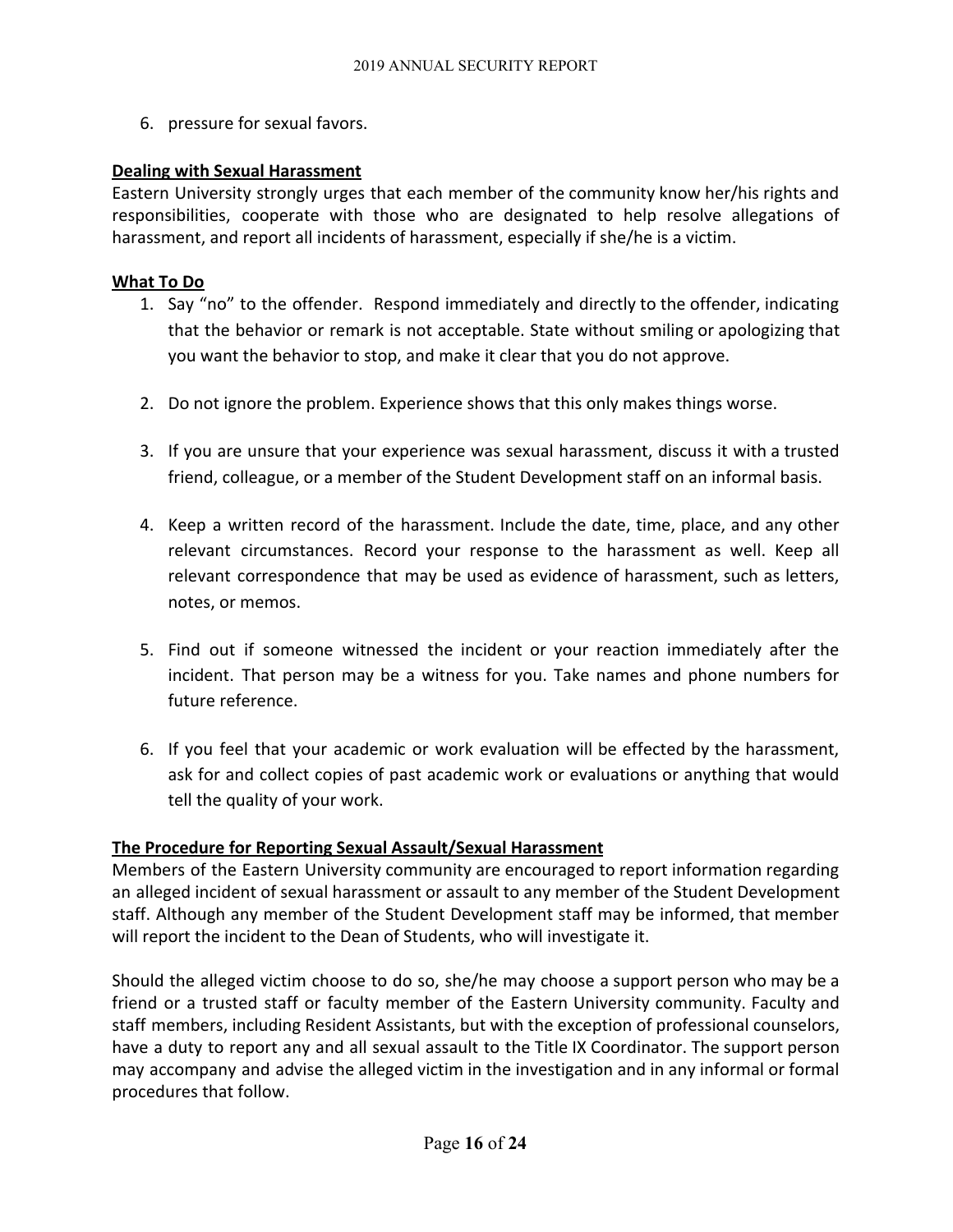The following procedures apply when the alleged perpetrator is a student. To initiate an informal grievance, the victim of the alleged incident or her/his support person should inform the Dean of Students of her/his intent. The Dean will seek to resolve the complaint informally in a manner satisfactory to both the complaining party and the accused party. If the complaint is not resolved to the satisfaction of both parties, the complaining party may elect to initiate a formal grievance. The victim of the alleged incident is not obligated to pursue an informal grievance before filing a formal grievance.

The victim of the alleged incident may initiate a formal grievance to the Dean of Students, after which the Dean of Students will notify the accused party of the incident. If evidence warrants it, a formal hearing will be convened. The nature of the charges necessitates that the Judiciary Board be composed of the Dean of Students, at least one male faculty or staff member, at least one female faculty or staff member, at least one male student, and at least one female student. The fifth voting member will be of the same gender as the alleged victim. An effort will be made to have the same members of the Board present at every hearing for the particular case. Either the victim or the accused may request that a student member be included or excluded. The Hearing, Disciplinary Sanction, and Appeals Process are outlined elsewhere in this handbook.

If the alleged perpetrator is a member of the faculty or staff, the Dean of Students will report the incident to the Vice- Provost or Dean to whom the alleged perpetrator reports. The provisions of the Faculty and Staff Handbook, available in the full official edition of the Sexual Harassment Policy, will pertain relative to hearing proceedings.

### **Confidentiality and External Charges**

The university will maintain complete confidentiality regarding allegations. Only those directly involved in the alleged incident(s) and resulting investigation will have access to information concerning the case unless the alleged victim or accused chooses otherwise. The victim of criminal activity such as sexual harassment or assault is strongly encouraged to file formal charges with the local police. The victim will receive support from all members of the Student Development Office, should the victim choose this option. The internal procedure will be implemented and disciplinary sanctions imposed without regard to the status of the external procedure.

Eastern University strictly prohibits any retaliation, intimidation, or coercion directed against any member of the community, anyone who intends to register a complaint, or anyone who has done so. Any member of the community who, after appropriate investigation, has been determined to have retaliated against a complainant or one who expresses the intent to complain (or against any other party involved), will be subject to disciplinary action. If any member of the Eastern University community believes she/he has been retaliated against, that person should contact a member of the Student Development Staff.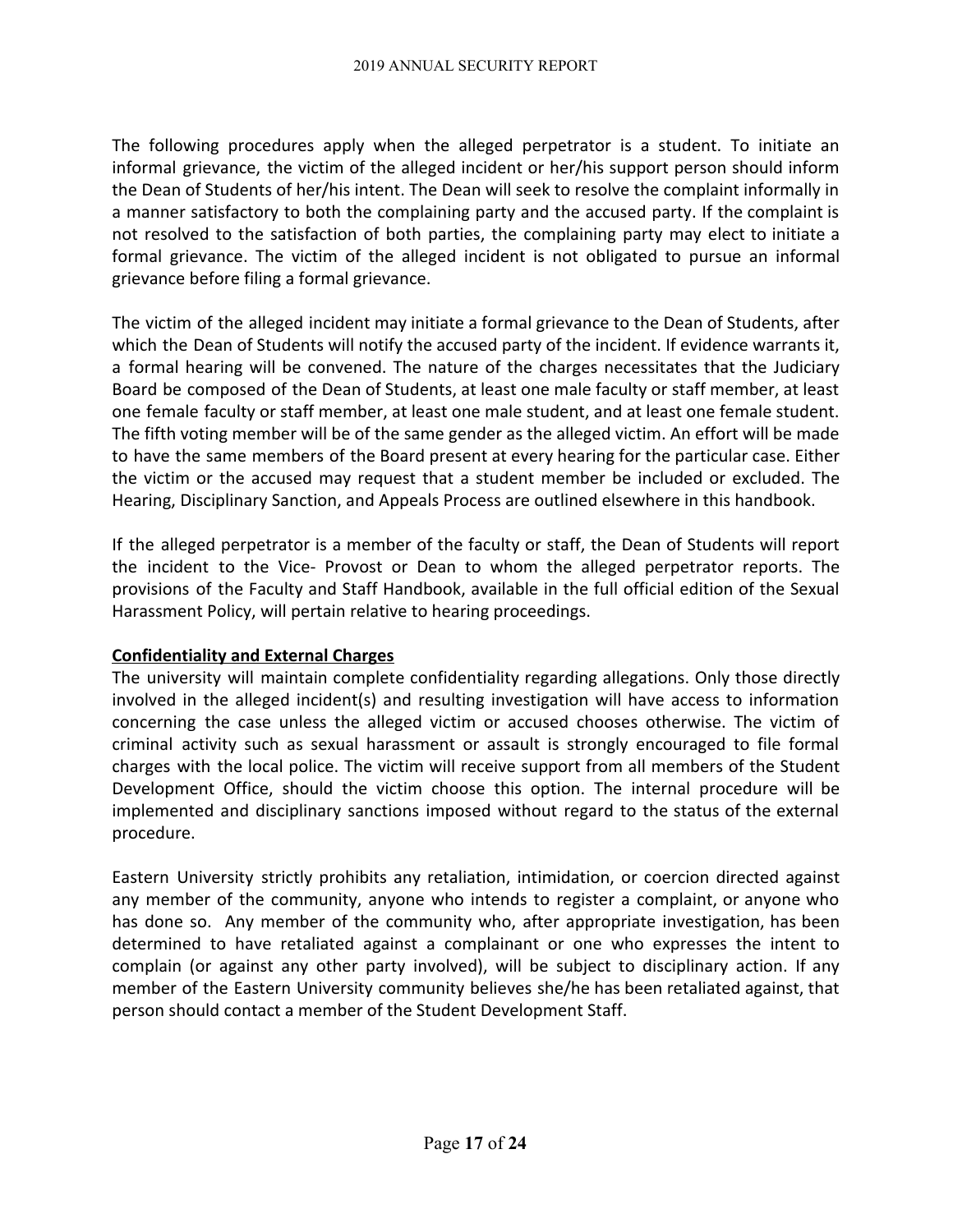## **Victim's Rights at Eastern University**

Eastern University is concerned for those within the community who might become victims related to the actions of others in the community as well as those outside the community. Although internal incidents are rare, victims should know their rights and advocate for themselves regarding them.

The following are Victim's Rights at Eastern University:

- To request advice and personal support from authorities without making a formal complaint
- To make a complaint and then withdraw the complaint
- To present a spoken or written report and or complaint concerning the matter, to appropriate authorities
- To have a friend or personal counselor accompany them at meetings concerning the matter
- Should the case go before the Student-Faculty Judiciary Board:
	- To submit a written statement to the Dean of Students to be read during the hearing
	- To request to the Dean of Students anonymity during the hearing
	- To be informed of the outcome of the hearing. This may be done verbally or in writing by the Dean of Students or designee.

Victims may consider bringing their case through the legal system and/ or to other external authorities. The choice to do this or not rests solely with the victim. Note that adjudication of matters relative to student behavior within a private university setting is not subject to laws regarding legal proceedings, nor is it meant to be a substitute for the legal process. Regardless of the victim's decision relative to bringing external charges, when school policy has been broken internal disciplinary procedures will be followed and concluded, with or without reference to external adjudication, at the discretion of the Dean of Students.

Victims who participate in the legal system should understand their rights under the law within the state of Pennsylvania. Pennsylvania, victim's rights can be found [here](http://crime.about.com/od/victims/qt/victims_pa.htm).

Victim's rights differ state by state. Victims are advised to check policy in the appropriate state where the concerning event occurred.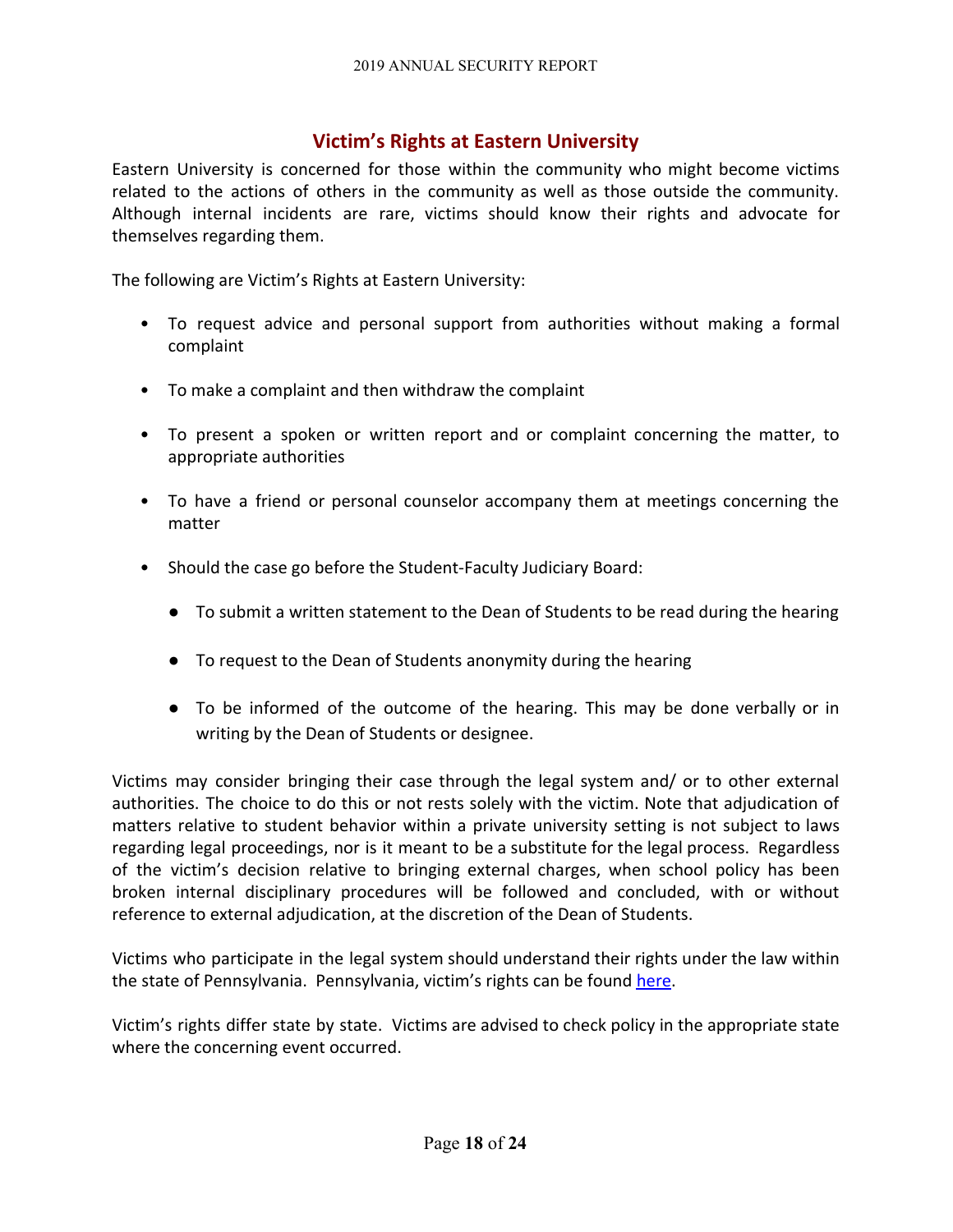### **The Federal Campus Sexual Assault Victims Bill of Rights**

- Survivors shall be notified of their options to notify law enforcement.
- Accuser and accused must have the same opportunity to have others present.
- Both parties shall be informed of the outcome of any disciplinary proceeding.
- Survivors shall be notified of counseling services.
- Survivors shall be notified of options for changing academic and living situations.

*The Campus Sexual Assault Victims' Bill of Rights" exists as a part of the campus security reporting requirements, commonly known as the Jeanne Clery Act.*

### **Pennsylvania Crime Victim's Bill of Rights**

### **PENNSYLVANIA VICTIM'S BILL OF RIGHTS**

As a victim of crime in Pennsylvania you have the following rights:

- To receive basic information concerning the services to assist you;
- To be notified of certain significant actions and proceedings pertaining to your case, including, in personal injury crimes, the arrest of the suspect and escape from police custody;
- To be accompanied at all public criminal proceedings by a family member, a victim advocate or another person;
- In cases of personal injury crimes, burglary, or driving under the influence involving bodily injury, to submit prior comment to the prosecutor's office on the potential reduction or dropping of any charge or changing of a plea;
- To offer prior comment or to submit a written victim impact statement for the judge's consideration at sentencing;
- To recover your losses, to the extent possible, through restitution, compensation through the victim's compensation program and the return of property which was seized as evidence when it is no longer needed by the prosecutor;
- In personal injury crimes where the offender is sentenced to a state prison, to provide prior comment on and to receive notice of release decisions, and to be immediately notified if the offender escapes;
- In personal injury crimes where the offender is sentenced to a local correctional facility, to receive notice of release decisions and to be immediately notified if the offender escapes;
- To receive immediate notice of release on bail where the offender is committed to a local correctional facility for violation of a protection from abuse order;
- To receive notice when an offender is committed to a mental health facility from a state prison and of the discharge, transfer or escape of the offender from the mental health facility; and
- To have assistance in the preparation of, submission of and follow-up on the financial assistance claims to the Crime Victim's Compensation Board.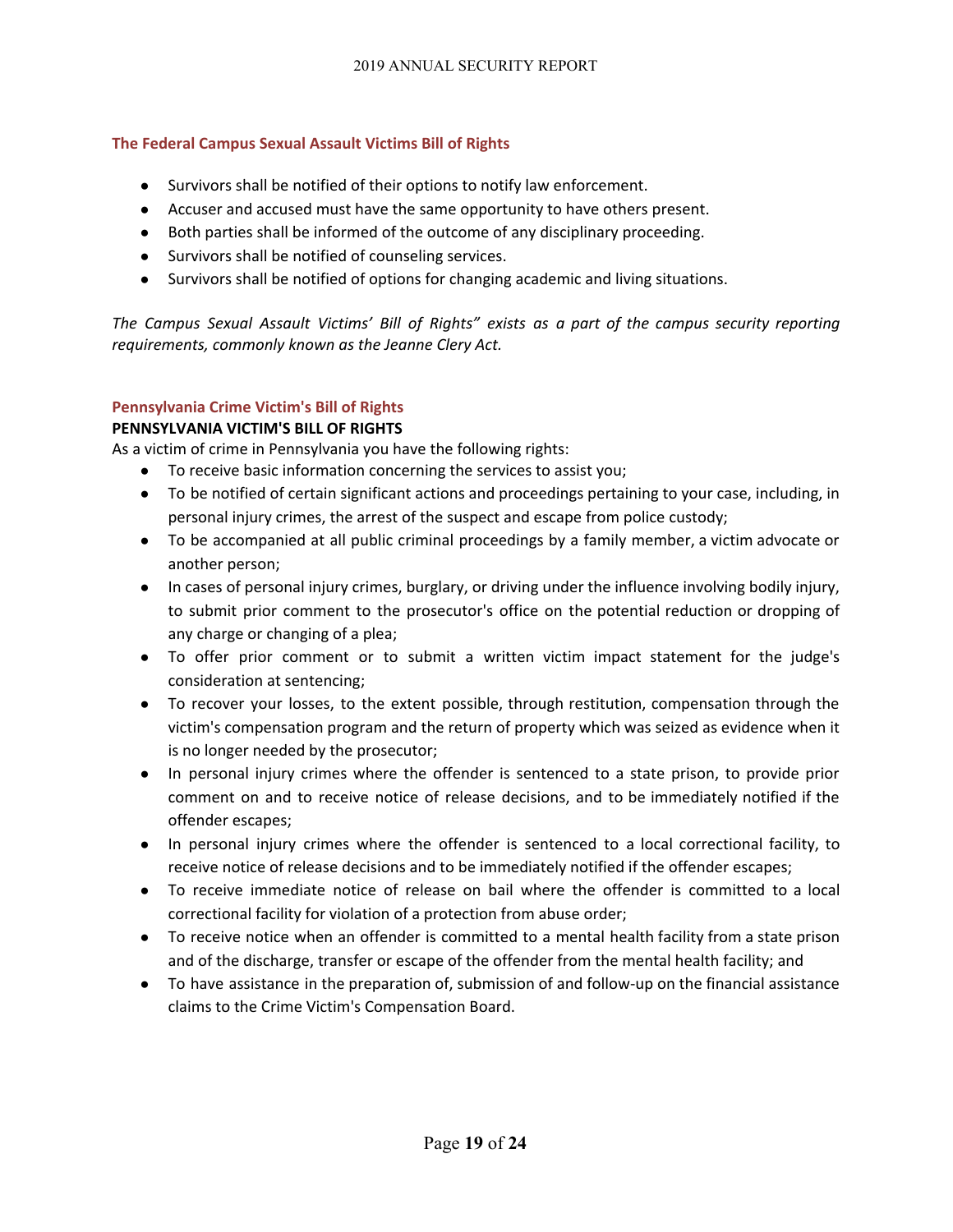#### **IMPORTANT NUMBERS**

### **Off Campus Victim/Witness Contact Resources**

| <b>LOCATION</b>                                | <b>CONTACT</b>                              | <b>PHONE</b> |
|------------------------------------------------|---------------------------------------------|--------------|
| <b>Philadelphia Police Department</b>          | <b>Business</b>                             |              |
|                                                | Emergency                                   | 911          |
| Pennsylvania State Police                      | 2201 Belmont Ave,<br>Philadelphia, PA 19131 | 215-452-5216 |
| <b>Philadelphia District Attorney's Office</b> | 3 S Penn Square,<br>Philadelphia, PA 19107  | 215-686-8000 |

### **Eastern University Victim/Witness Contact Resources – located at St. Davids Campus**

| OFFICE/DEPARTMENT                                                 | <b>CONTACT</b>                                                                     | <b>PHONE</b> |
|-------------------------------------------------------------------|------------------------------------------------------------------------------------|--------------|
| <b>Student Development</b>                                        | Jacqueline Irving,<br>Vice Provost for Student Development<br>Title IX coordinator | 610-341-5823 |
| <b>Student Development</b>                                        | Sarah Piff<br>Dean of Students                                                     | 610-341-5822 |
| <b>Student Health Center</b>                                      | <b>Damona Wilson</b><br>Director of Student Health Center                          | 610-341-5955 |
| <b>Public Safety</b>                                              | <b>Michael D. Bicking</b><br>Director of Public Safety                             | 610-341-1720 |
|                                                                   | <b>Public Safety Officers</b>                                                      | 610-341-1737 |
| <b>CCAS CUSHING CENTER for</b><br><b>Counseling &amp; Support</b> | Lisa Hemlick Ph.D<br>Director Center for Counseling & Academic<br>Support          | 610-341-5837 |
| Chaplain                                                          | Rev. Joseph B Modica Ph.D<br>University Chaplain                                   | 610-341-5826 |
| <b>Human Resources</b>                                            | <b>Kacey Bernard</b><br><b>Chief Human Resource Officer</b>                        | 610-341-1481 |
| <b>Executive Dean Esperanza College</b>                           | <b>Marilyn March</b>                                                               | 215-324-0746 |

### **EDUCATION AND PREVENTION PROGRAMS**

Eastern University engages in comprehensive, intentional and integrated programming, initiatives, strategies and campaigns intended to end dating violence, domestic violence, sexual assault and stalking**.**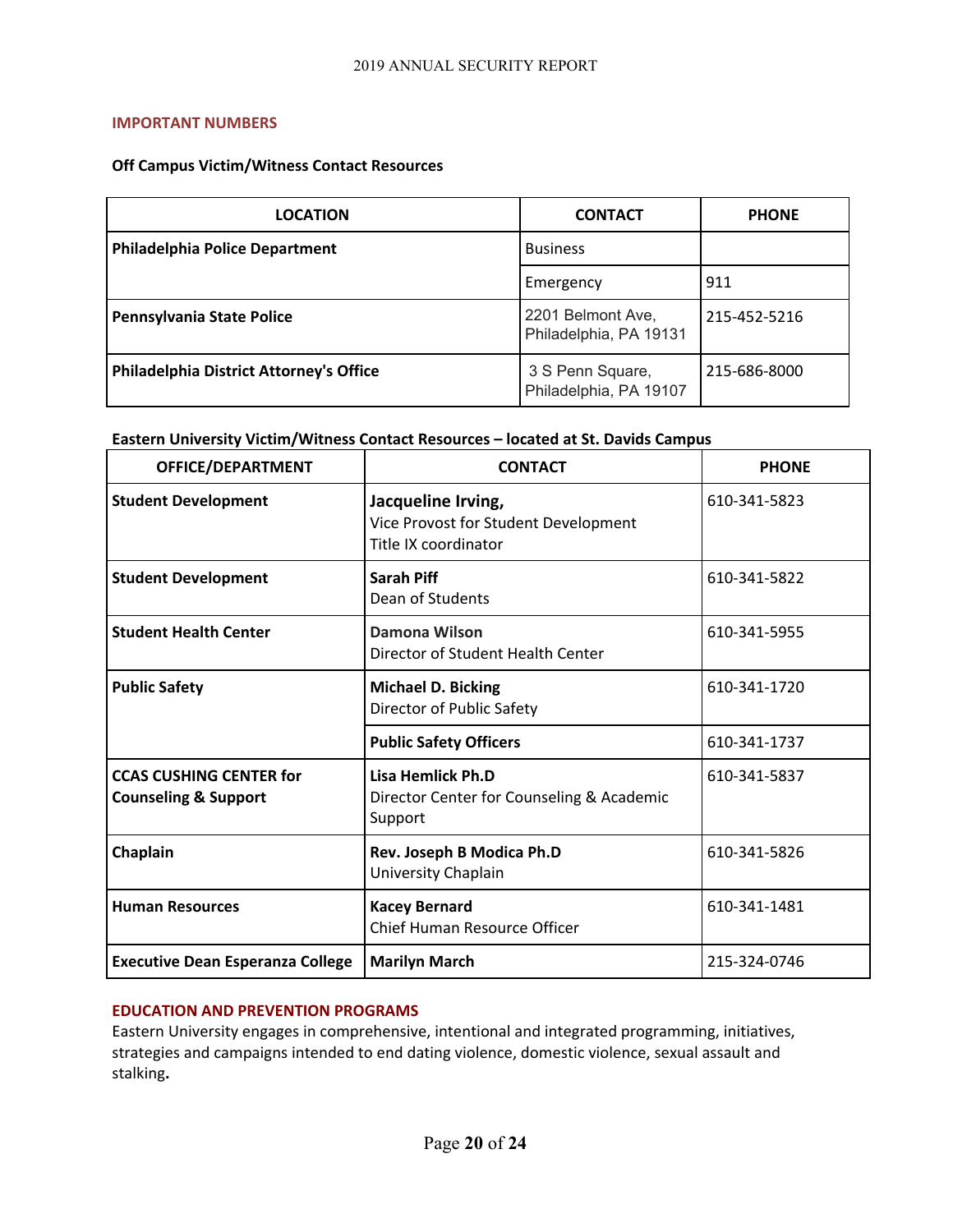#### **ALCOHOL AND DRUG POLICIES**

It is the policy of the Eastern University to comply with the Drug-Free Schools and Communities (Campuses) Act of 1989 and Federal Anti-Drug Abuse Act of 1988. We are very serious about maintaining an alcohol- and drug-free campus. We expect our students to abide by State and Federal laws (no drinking at all if you are under 21) as well as Eastern University policy. Should you choose to violate the university policies or the laws of the state or federal government concerning drugs and alcohol, you can expect to be confronted, challenged, and when warranted, disciplined. Students who believe drugs and alcohol must be a part of their college experience should not consider Eastern. In addition, parents or guardians may be informed when underage students are involved in violating our policy.

#### **WEAPONS**

Possession and/or use of firearms or weapons, including air rifles, air pistols, knives, ammunition or explosives (fireworks) in or upon university owned or staffed properties is prohibited. *Exceptions may* be made to this policy with prior approval from the Director of Public Safety, in consultation with the Vice *Provost for Student Development.*

In addition to providing this information to students and employees, each PA institution of higher education is required to annually report crime statistics and rates to the State Police for publication in the Pennsylvania Uniform Crime Report, "Crime in Pennsylvania." The Federal Student Right-to-Know and Campus Security Act of 1990 and the Federal Higher Education Amendments of 1992 also mandate, along with other requirements, that universities publish statistics regarding campus crime.

*The Eastern University Public Safety Department is required to report crimes under the Uniform Crime Reporting for compliance with PA law, in addition to the Jeanne Clery Act. Due to the difference in crime classifications and their definitions, reported statistics in the two reports are not generally comparable. Crimes reported may not have occurred on Eastern University, but in the general location. (Student data is based on fall semester student population.)*

| <b>YEAR</b> | <b>NUMBER OF STUDENTS</b> |
|-------------|---------------------------|
| 2016        | 378                       |
| 2017        | 333                       |
| 2018        | 331                       |

#### **OFFENSES**

| <b>REPORTABLE CRIME</b><br><b>CATEGORIES</b> | <b>YEAR / Crimes</b> | <b>Crimes/Students</b> |
|----------------------------------------------|----------------------|------------------------|
|                                              | 2016/0               | 0/0                    |
| <b>Aggravated Assault</b>                    | 2017/0               | 0/0                    |
|                                              | 2018/0               | 0/0                    |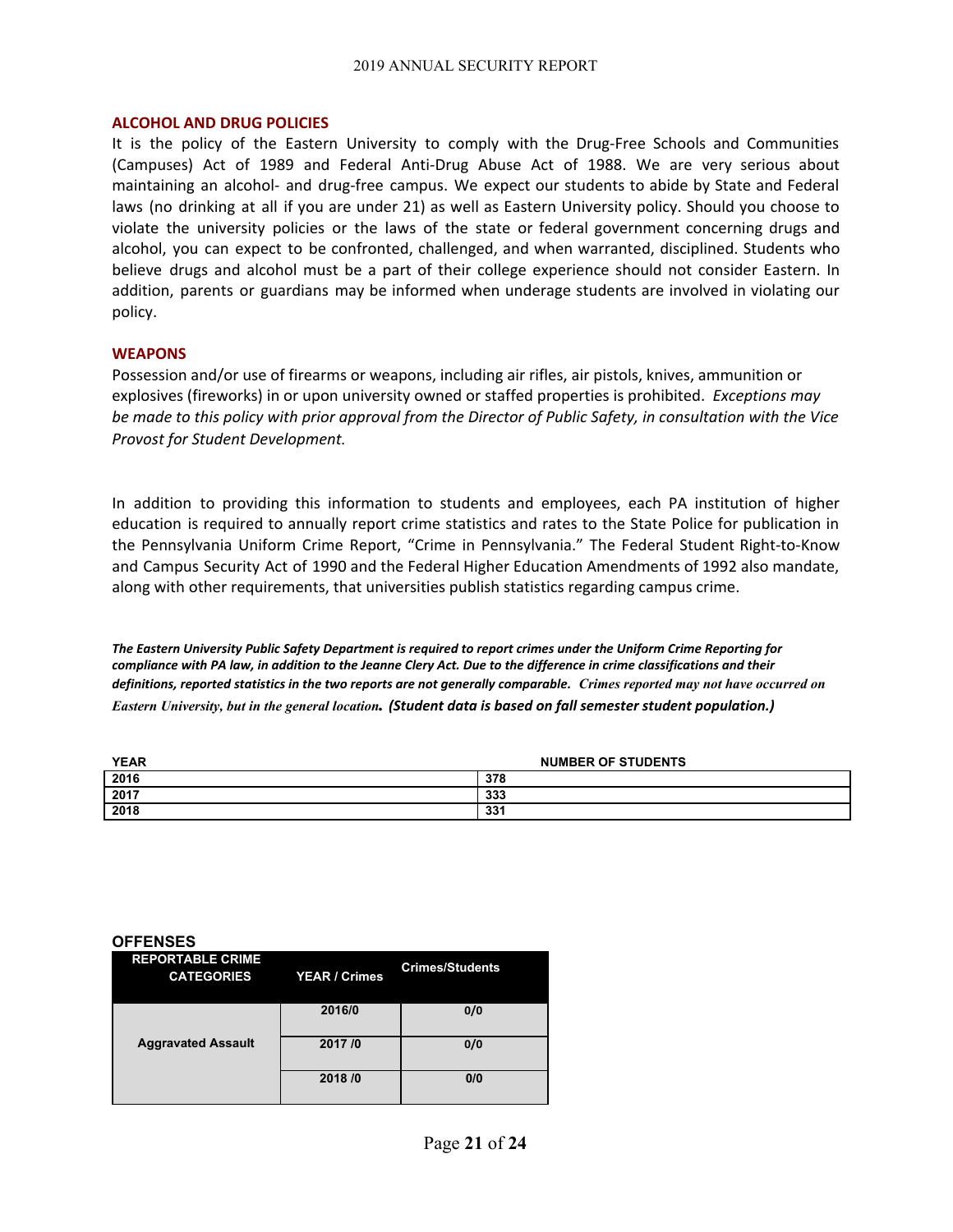| <b>Other Assaults</b>          | 2016/1 | 1/378            |
|--------------------------------|--------|------------------|
|                                | 2017/0 | 0/0              |
|                                | 2018/0 | 0/0              |
| Arson                          | 2016/0 | 0/0              |
|                                | 2017/0 | 0/0              |
|                                | 2018/0 | 0/0              |
| <b>Burglary</b>                | 2016/0 | 0/0              |
|                                | 2017/0 | $\overline{0/0}$ |
|                                | 2018/0 | 0/0              |
| <b>Disorderly Conduct</b>      | 2016/0 | 0/0              |
|                                | 2017/0 | 0/0              |
|                                | 2018/0 | 0/0              |
|                                | 2016/0 | 0/0              |
| <b>Driving Under Influence</b> | 2017/0 | 0/0              |
|                                | 2018/0 | 0/0              |
| <b>Drug Abuse</b>              | 2016/0 | 0/0              |
|                                | 2017/0 | 0/0              |
|                                | 2018/0 | 0/0              |
| <b>Drunkenness</b>             | 2016/0 | $\overline{0/0}$ |
|                                | 2017/0 | $\overline{0/0}$ |
|                                | 2018/0 | 0/0              |
| <b>Embezzlement</b>            | 2016/0 | 0/0              |
|                                | 2017/0 | 0/0              |
|                                | 2018/0 | $\overline{0/0}$ |
| <b>Forgery/Counterfeiting</b>  | 2016/0 | 0/0              |
|                                | 2017/0 | 0/0              |
|                                | 2018/0 | 0/0              |
|                                | 2016/0 | 0/0              |
| <b>Fraud</b>                   | 2017/0 | 0/0              |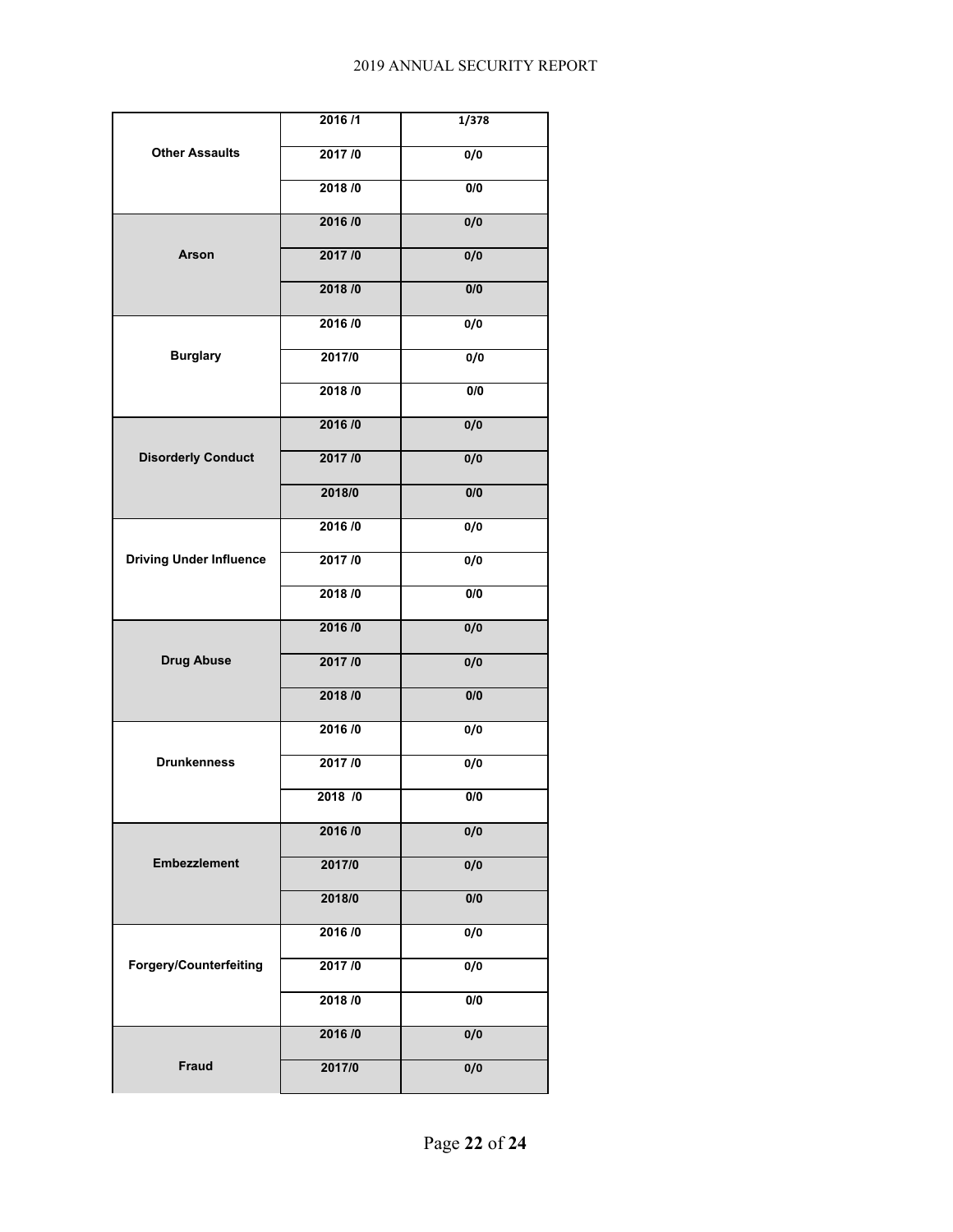#### 2019 ANNUAL SECURITY REPORT

|                                | 2018/0  | 0/0              |
|--------------------------------|---------|------------------|
| Gambling                       | 2016/0  | $\overline{0/0}$ |
|                                | 2017/0  | $\overline{0/0}$ |
|                                | 2018/0  | 0/0              |
| <b>Liquor Laws</b>             | 2016/0  | $\overline{0/0}$ |
|                                | 2017/0  | 0/0              |
|                                | 2018/0  | 0/0              |
| <b>Motor Vehicle Theft</b>     | 2016/1  | 1/378            |
|                                | 2017/0  | 0/0              |
|                                | 2018/0  | 0/0              |
| <b>Murder</b>                  | 2016/0  | 0/0              |
|                                | 2017/0  | 0/0              |
|                                | 2018/0  | 0/0              |
| <b>Offenses Against Family</b> | 2016/0  | $\overline{0/0}$ |
|                                | 2017/0  | $\overline{0/0}$ |
|                                | 2018/0  | 0/0              |
| <b>Prostitution</b>            | 2016/0  | 0/0              |
|                                | 2017/0  | 0/0              |
|                                | 2018/0  | 0/0              |
| Rape                           | 2016/0  | 0/0              |
|                                | 2017/0  | $\overline{0/0}$ |
|                                |         | 0/0              |
|                                | 2018/0  | 0/0              |
| <b>Other Sex Offenses</b>      | 2016/0  | $\overline{0/0}$ |
|                                | 2017/0  | 0/0              |
|                                | 2018/0  | 0/0              |
| <b>Robbery</b>                 | 2016 /1 | 1/378            |
|                                | 2017/0  | $\overline{0/0}$ |
|                                | 2018/0  | 0/0              |